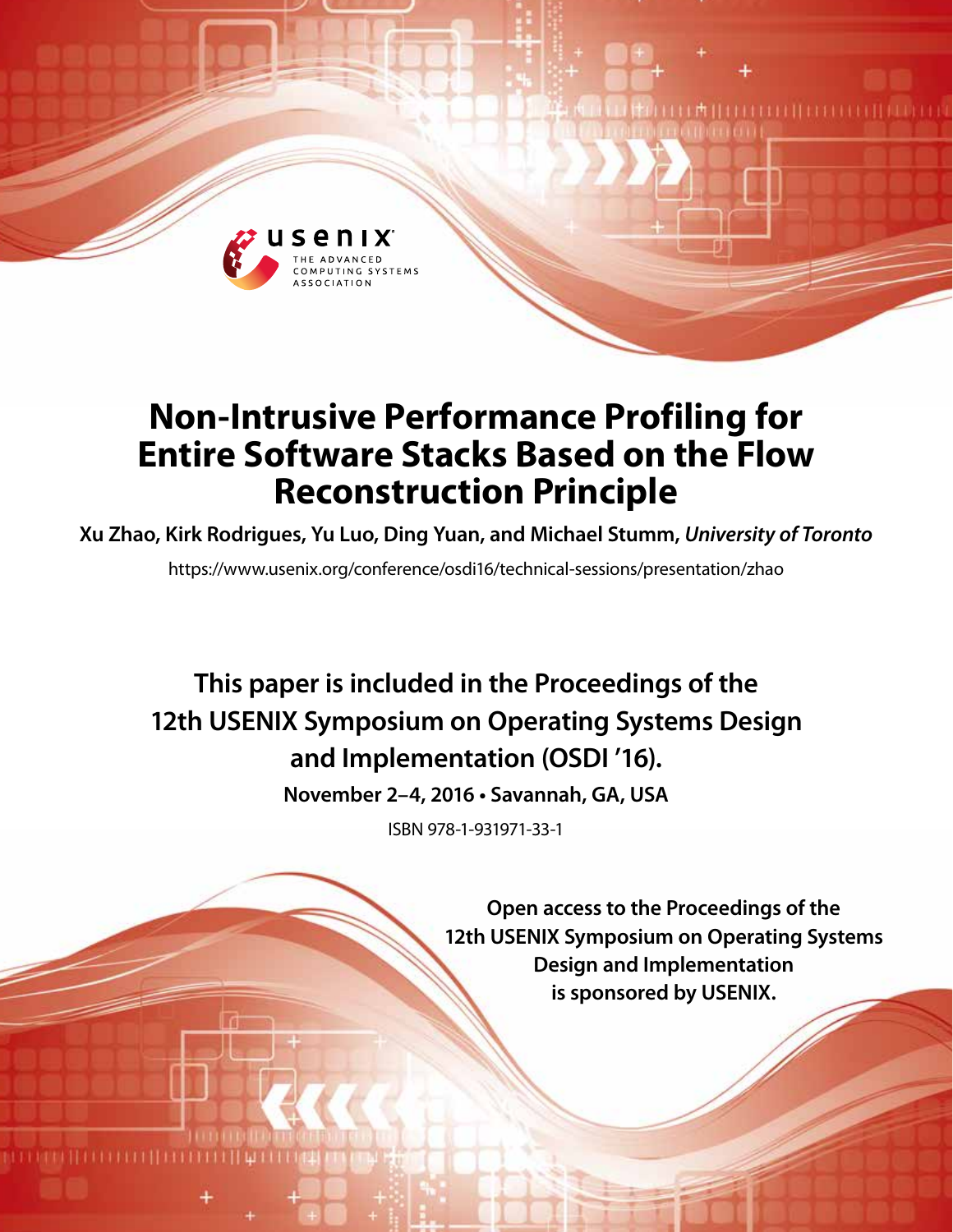# Non-intrusive Performance Profiling for Entire Software Stacks based on the Flow Reconstruction Principle

Xu Zhao, Kirk Rodrigues, Yu Luo, Ding Yuan, Michael Stumm *University of Toronto*

### Abstract

Understanding the performance behavior of distributed server stacks at scale is non-trivial. The servicing of just a single request can trigger numerous sub-requests across heterogeneous software components; and many similar requests are serviced concurrently and in parallel. When a user experiences poor performance, it is extremely difficult to identify the root cause, as well as the software components and machines that are the culprits.

This paper describes Stitch, a non-intrusive tool capable of profiling the performance of an entire distributed software stack solely using the unstructured logs output by heterogeneous software components. Stitch is substantially different from all prior related tools in that it is capable of constructing a system model of an entire software stack without building any domain knowledge into Stitch. Instead, it automatically reconstructs the extensive domain knowledge of the programmers who wrote the code; it does this by relying on the Flow Reconstruction Principle which states that programmers log events such that one can reliably reconstruct the execution flow a posteriori.

#### 1 Introduction

Understanding the performance behavior of distributed server stacks at scale is non-trivial. Many incoming requests are serviced in parallel, and each such request may trigger multiple sub-requests on various software components spread out over many hosts. For example, a simple Hive query may involve a YARN Resource Manager, numerous YARN Application and Node Managers, several MapReduce tasks, and multiple HDFS servers.

Numerous tools have been developed to help identify performance anomalies and their root causes in these types of distributed systems. The tools have employed a variety of methods, all of which have significant limitations. Many methods require the target systems to be instrumented with dedicated code to collect information [\[1,](#page-14-0) [2,](#page-14-1) [9,](#page-15-0) [11,](#page-15-1) [24,](#page-15-2) [26,](#page-15-3) [27,](#page-15-4) [34\]](#page-16-0); as such, they are intrusive and often cannot be applied to legacy or third-party components. Other methods are non-intrusive and instead analyze already existing system logs; they either use machine learning approaches to identify anomalies [\[25,](#page-15-5) [38\]](#page-16-1) or they rely on static code analysis [\[42\]](#page-16-2). Approaches that use machine learning techniques cannot understand the underlying system behavior and thus may not help identify the root cause of each anomaly. Approaches that require static code analysis are limited to components where such static analysis is even possible, and they are unable to understand the interactions between different software components.

We present a new approach for obtaining and presenting information useful for identifying performance issues and their causes in large distributed server stacks. Our method focuses on objects, their interactions, and their hierarchical relationships. Using pattern matching techniques on existing logs alone, we are able to identify which objects are participants in each logged event, which objects are of the same type, and how objects of different types relate to one another, allowing one to infer execution structure. Our method is non-intrusive and does not require static code analysis, yet enables complex cross-component performance analysis regardless of the programming languages used.

We have created a tool that extracts information from standard logs and is capable of visually displaying individual objects over their lifetimes showing how and when objects interact with each other. The gathered information on object relationships allows our tool to initially display high-level object instances (e.g., a Hive query) that can then be drilled down to view lower-level instances (e.g., HDFS blocks, MapReduce tasks, or containers). This hierarchical approach to displaying information is critical given the overwhelming number of events captured in logs and the number of objects involved. With a set of realistic sample scenarios, we show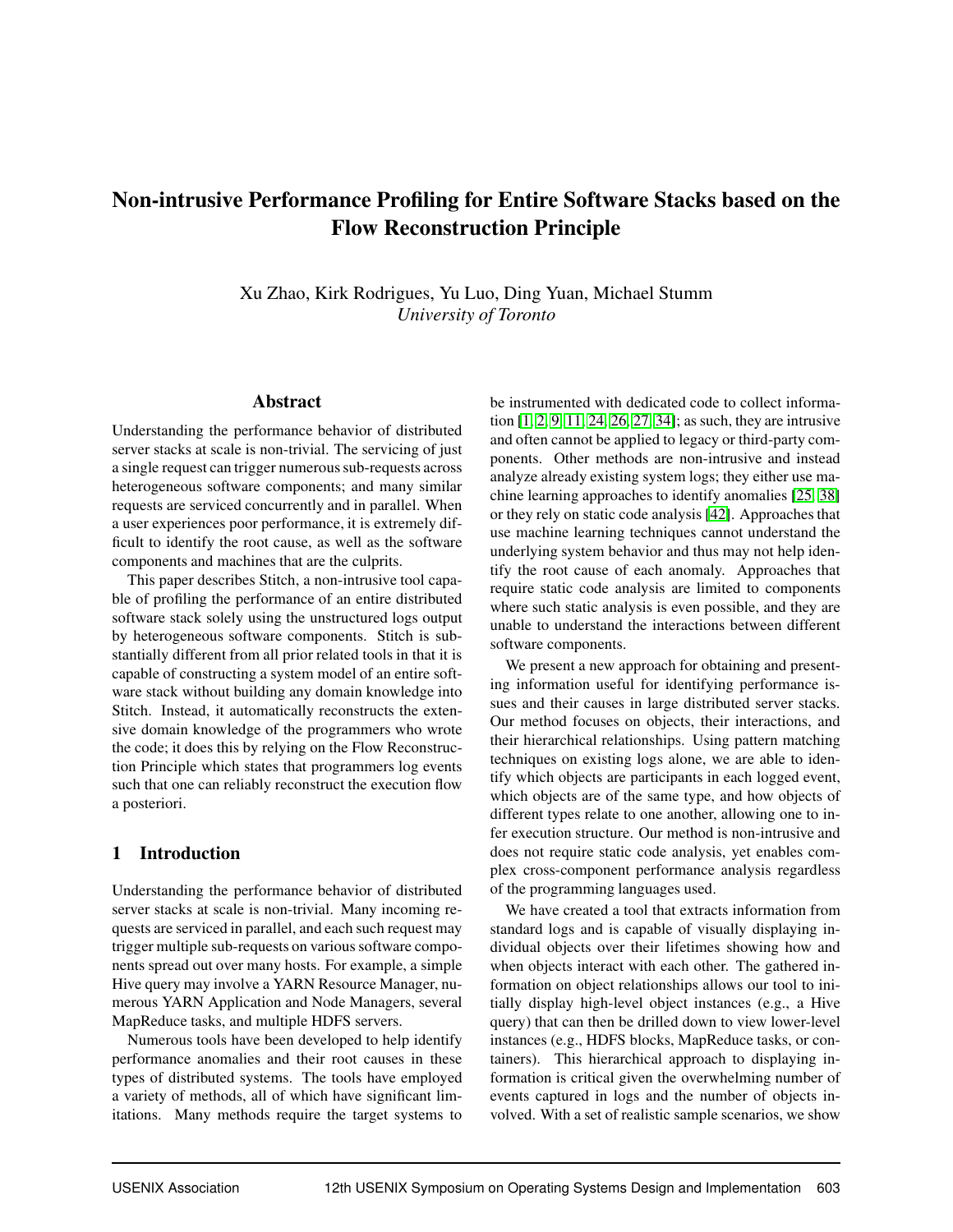in Section [5](#page-9-0) that such a tool can be useful for identifying performance anomalies and their root causes. Section [2](#page-3-0) provides a motivating example.

This paper makes the following specific contributions:

- Our approach is the first to be able to construct a system model of an entire software stack without any built-in domain knowledge.
- We propose the first non-intrusive method that enables diagnosis of complex cross-component failures.
- Our method focuses on objects, their relationships and interactions as a way to deal with complexity (as opposed to focusing on events). Complexity is managed, for example, by initially displaying only high-level objects until a user decides to drill down on target objects.

Our approach has two limitations. Firstly, it is not able to directly identify causal relationships between events. However, we show that having this information is not necessary to debug complicated performance issues. Secondly, the efficacy of our approach relies on the quality of logging in the analyzed system. Specifically, our approach relies on the Flow Reconstruction Principle:

programmers will output sufficient information to logs so as to be able to reconstruct runtime execution flows after the fact;

and more specifically:

programmers will insert, for each important event, a log printing statement that outputs the identifiers<sup>[1](#page-2-0)</sup> of all relevant objects involved with the event in order to be able to reconstruct execution flows a posteriori.

Inserting such log statements is a widely followed practice. As we show in Section [5,](#page-9-0) Hive/Hadoop, Spark, OpenStack, and even syslog [\[37\]](#page-16-3) logs exhibit these properties. Many object identifiers, like process ID and thread ID, are automatically output by the underlying logging libraries for each event [\[21,](#page-15-6) [30,](#page-15-7) [35,](#page-16-4) [37\]](#page-16-3).

The Flow Reconstruction Principle applies because a post mortem analysis is typically performed after each failure and the programmer will be asked to reconstruct what exactly transpired up to the point of failure in order to identify the root cause. This is non-trivial given the amount of concurrency and parallelism prevalent in scalable distributed server stacks. Hence, programmers will insert log statements to allow them to reconstruct how the failure occurred. Specifically they will:

• log a sufficient number of events — even at default logging verbosity — at critical points in the control

path so as to enable a post mortem understanding of the control flow leading up to the failure.

- identify the objects involved in the event to help differentiate between log statements of concurrent/parallel homogeneous control flows. Note that this would not be possible when solely using constant strings. For example, if two concurrent processes, when opening a file, both output "opening file", without additional identifiers (e.g., process identifier) then one would not be able to attribute this type of event to either process.
- include a sufficient number of object identifiers in the same log statement to unambiguously identify the objects involved. Note that many identifiers are naturally ambiguous and need to be put into context in order to uniquely identify an object. For example a thread identifier (tid) needs to be interpreted in the context of a specific process, and a process identifier (pid) needs to be interpreted in the context of a specific host; hence the programmer will not typically output a tid alone, but always together with a pid and a hostname. If the identifiers are printed separately in multiple log statements (e.g., hostname and pid in one log statement and tid in a subsequent one) then a programmer can no longer reliably determine the context of each tid because a multi-threaded system can interleave multiple instances of these log entries.[2](#page-2-1)

Programmers have a key advantage when using log messages to reconstruct the paths taken by the system when servicing requests: they can interpret the meaning of constant strings, and many identifiers contain string sequences that have meaning to the programmer. An automated tool does not have this advantage. As such, we disregard constant strings and do not attempt to extract semantics from object identifiers. Instead we extract information about objects by analyzing various patterns that exist in the logs. Our approach consists of the following five steps: (1) extract from the log messages the object identifiers; (2) associate each extracted object identifier with an object type; (3) identify how each object type is related to the other object types with respect to participating in the same event; (4) identify the specific object instances that are involved in each event; and (5) identify execution structure and hierarchy between objects. Using the extracted information, we are able to display the hierarchy of objects in play when servicing requests. We are also able to visually display objects along a timeline, as shown in the next section.

With the extracted hierarchy information, the visual display initially shows only the highest-level objects,

<span id="page-2-0"></span><sup>&</sup>lt;sup>1</sup>In this paper, 'identifier' refers to the variable value that can be used to differentiate objects. Examples of identifiers include thread ID, process ID, file names, and host names. Examples of non-identifiers include the value of a counter or CPU usage statistics. Note that the counter itself is an object, but its value is not an identifier because it is not intended to be used to differentiate different counter instances.

<span id="page-2-1"></span><sup>2</sup> Note that the validity of this principle hinges on each log statement being thread safe. All of the widely used logging libraries we examined, including syslog [\[37\]](#page-16-3), log4j [\[21\]](#page-15-6), java.util.logging [\[16\]](#page-15-8), SLF4J [\[35\]](#page-16-4), log4cpp [\[20\]](#page-15-9), Boost.log [\[5\]](#page-15-10), and Python's logging module [\[30\]](#page-15-7) are thread-safe.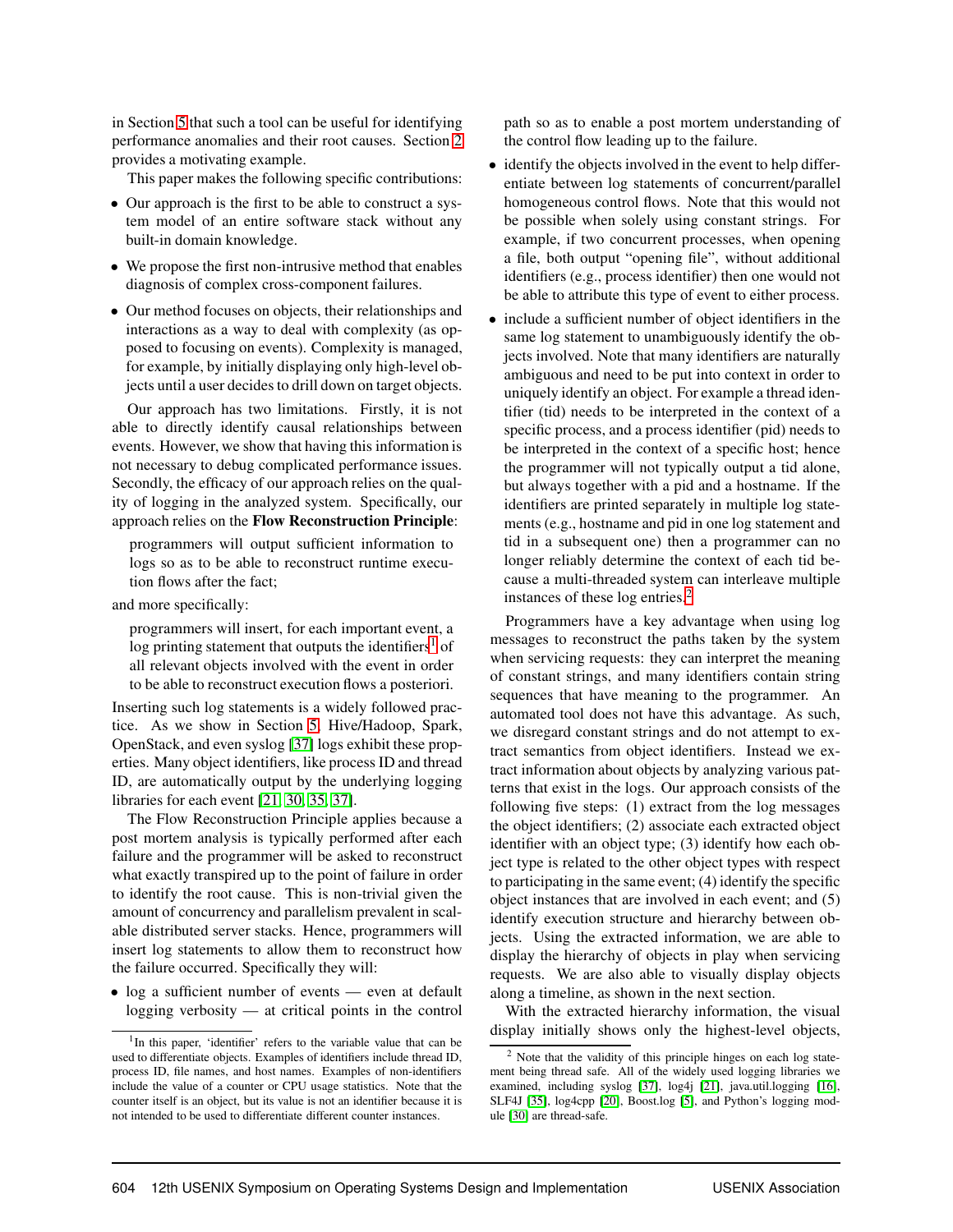but the user can selectively drill down incrementally by clicking on any of the objects of interest to expose more details at the lower-level. This enables identification of performance bottlenecks and analysis of potential root causes. A controlled user study showed that with Stitch, developers were able to speed up the analysis and debugging process by a factor of 4.6 compared to when they were restricted to using raw logs only. Our evaluation of how well Stitch is able to reconstruct a system model from logs showed that Stitch could do so with 96% accuracy when applied to Hive stack, Spark stack, and Open-Stack logs produced by 200 nodes as well as logs from our production server stacks.

## <span id="page-3-0"></span>2 Motivating Example

We demonstrate the usefulness of Stitch using a realworld, user reported performance anomaly [\[31\]](#page-16-5) that manifests itself across multiple software layers. Some Hive users reported that they occasionally experienced much longer than normal job completion times. We reproduced the anomaly on a three node cluster. We evaluated Stitch's effectiveness in a controlled user study comprising 14 experienced programmers, where half of the users were asked to debug with Stitch while the other half only had access to the raw logs. They were given 45 minutes. (Section [5.1](#page-9-1) provides more details of the user study and other cases we used.)

On average, the users who did not use Stitch spent 38 minutes debugging this case whereas Stitch users only spent  $12$  minutes – a speedup factor of 3. In fact, six of the seven users not using Stitch failed to diagnose the anomaly whereas all seven Stitch users were successful. We first describe the users' experiences debugging without Stitch before discussing how Stitch helps.

Debugging without Stitch. Users in this control group immediately started grep'ping, awk'ing, and perl'ing the log files. Primarily, they took one of two approaches:

- "Bottom-up," where they searched for keywords such as "Error", "Warn", or "slow", or
- "Top-down," where they tried to understand the highlevel hierarchy of the system before focusing on a particular lead.

The users who took a bottom-up approach almost entirely ended up in a wild-goose chase. For example, searching for "Error" and "Warn" returned log messages about non-zero container exit codes and failed container deallocations, neither of which pertained to the root cause. Three users stayed on this path with tunnel-vision, eventually reaching the time limit (45 minutes) without having gotten anywhere close to the root cause.

The three users who took a top-down approach got closer to finding the root cause, but none of them were



<span id="page-3-1"></span>Figure 1: Stitch's timeline graph. Each line represents an object with its IDs listed in the left panel. Users can drill down to objects at the next level by clicking on the object. Each circle in the right panel represents an individual event, and its color indicates the node where the corresponding log message was output. Only two out of many queries are shown.



<span id="page-3-2"></span>Figure 2: Stitch's timeline graph expanded to show more levels of the hierarchy. Clearly visible is that user1's jobs start processing as soon as user3 releases its containers. The vertical lines show the interactions among objects, which are inferred from the events that included multiple objects.

able to identify it within the time limit. These users started by examining the latency of each Hive query in order to identify the slowest one. However, drilling down further proved to be daunting: users needed to follow the control path from Hive to the MapReduce layer to identify the map and reduce tasks created to process the query, then they had to carefully compare the timestamps of each task's first and last log message to identify the task-level bottleneck.

Even if the user could identify the slowest map/reduce task, the task's numerous interactions with other components makes it even more difficult to determine why it is slow. For example, a grep on particular (slow) map task may return over 500 log messages concerning its dealings with YARN containers, HDFS blocks, etc. Stitch serves to automate this process, freeing the user to focus on *debugging* rather than reconstructing the request.

Debugging with Stitch. Figure [1](#page-3-1) shows Stitch's webbased GUI for this case. Objects are organized hierarchically allowing users to understand the system's structure as they drill down on each object. The event timeline shows the events where the object ID appeared such that the first and last event can be used to infer the object's lifetime. Thus, a user can immediately determine that Query "0437" has the longest execution time and drill down to investigate.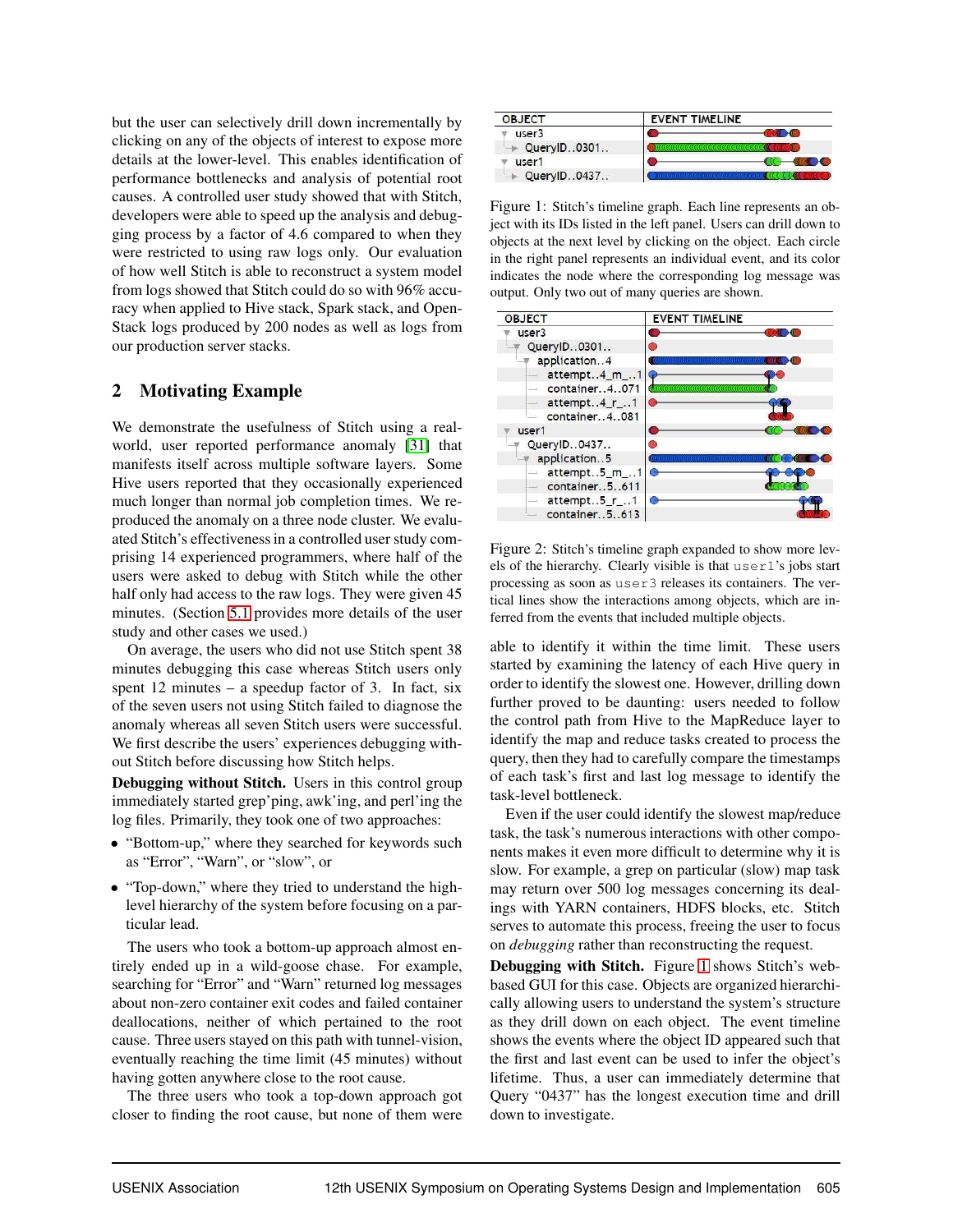Figure [2](#page-3-2) shows the interface following the expansion of both queries down to the level of map/reduce tasks. Under each query is the YARN application<sup>[3](#page-4-0)</sup> created to process it, and under each application are the map/reduce task attempts and containers spawned to process the request. It shows that user1's Query 0437 has attempts that were created early on but only received containers much later. This allocation seems to correspond with the release of a container in user3's Query 0301, suggesting allocation was being serialized across users.

This serialization was caused by a bug in YARN's Capacity Scheduler which incorrectly limited all users' resource usage whenever a single user reached his or her limit. The study participants were not required to find this bug in the source since the study was limited to information that could be garnered from the logs alone. Instead they were only asked to point out that the serialized container allocation being the cause, which is conceivably the key step for the developers to diagnose the bug.

#### 3 System Stack Structure Graph

In this section, we describe the algorithm Stitch uses to extract information from the logs necessary to identify objects, their interactions and their hierarchical relationships. The algorithm outputs a System Stack Structure  $(S<sup>3</sup>)$  Graph – a directed acyclic graph (DAG), where each node represents an object type and each directed edge captures a hierarchical relationship between a high-level object type (parent) and a low-level object type (child).

We treat each logged *event e* as a set of *identifiers*, *ide*1..*iden*. We extract object identifiers by disregarding static substrings and applying a number of heuristics; e.g., we disregard variables preceded by common non-identifier types (e.g., "size") or succeeded by units (e.g., "ms"). How we extract IDs may seem somewhat ad hoc, but it works; ID parsing is considered a solved problem in the industry using tools such as Splunk [\[36\]](#page-16-6), VMWare LogInsight [\[22\]](#page-15-11) or Logstash [\[23\]](#page-15-12). Examples of IDs we extract this way include machine IP addresses, process IDs, thread IDs, and filenames. Note that the extracted IDs are often ambiguous until they obtain a context within which they can be interpreted; e.g., a process ID is unambiguous only if interpreted within the context of a specific host.

Each identifier is of a *type*, which is the type of the object it represents (e.g., a process, a thread, an IP address, a host name). In this section we represent identifiers in lowercase and their types in uppercase; e.g., both *host*<sup>1</sup> and *host*<sup>2</sup> are of type HOST. Stitch identifies the type by applying a number of heuristics that identify, for example, common static strings surrounding identifiers, common static substrings within identifiers, or the structure of the identifiers. Note that Stitch does not attempt to understand or identify what the actual type is (i.e., IP address, pid, filename, etc.), but simply differentiates between types abstractly (i.e., *TY PEA*, *TYPEB*, *TYPEC*, etc.).

We say that two objects, obj*<sup>i</sup>* and obj*<sup>j</sup>* , are *correlated*, represented as obj*<sup>i</sup>* ∼ obj*<sup>j</sup>* , if both objects were participants in the same logged event, meaning both of their IDs appeared in the same log message. We further define that  $obj_i$  *subsumes*  $obj_j$ , or  $obj_i \vdash obj_j$ , if and only if: (1) obj*<sup>i</sup>* ∼ obj*<sup>j</sup>* , and (2) obj*<sup>j</sup>* is not correlated with any other object of the same type as obj*<sup>i</sup>* . For example, in Hive, user  $u_i$  subsumes query  $q_k$  because  $u_i$  will submit many different queries (including *q<sup>k</sup>* ), yet two queries with the same name will not typically be submitted by different users since each query is assigned a globally unique ID based on its timestamp and global order.

For all of the object types we identified,  $T_{1..t}$ , we categorize the relationship between each possible pair  $(T_I, T_{J \neq I})$  as one of (*i*) empty, (*ii*) 1:1, (*iii*) 1:n, or (*iv*) m:n. We use this categorization to, in subsequent steps, help identify objects unambiguously and to identify the system stack object structure. The relationship is empty if object IDs of the two types never appear in the same log message. The relationship is 1:1, i.e.,  $T_I \equiv T_J$ , if it is not empty, and  $\forall$  obj<sub>*i*</sub> ∈  $T_I$ , $\forall$ obj<sub>*j*</sub> ∈ *T*<sub>*J*</sub>,obj<sub>*i*</sub> ∼ obj<sub>*j*</sub> ⇒ (obj<sub>*i*</sub></sub> ⊢ obj<sub>*j*</sub>) ∧ (obj<sub>*j*</sub> ⊢ obj<sub>*i*</sub>); for example, IP\_ADDR  $\equiv$  HOST if there is no IP remapping. It is 1:n, i.e.,  $T_I \rightarrow T_J$ , if it is not empty or 1:1, and ∀obj*<sup>i</sup>* ∈ *T<sup>I</sup>* ,∀obj*<sup>j</sup>* ∈ *TJ*,obj*<sup>i</sup>* ∼ obj*<sup>j</sup>* ⇒ obj*<sup>i</sup>* ⊢ obj*<sup>j</sup>* . Finally, the relationship is m:n, i.e.,  $T_I \bowtie T_J$ , if and only if ∃obj $_j$  ∈  $T_I$ , ∃obj $_j$  ∈  $T_J$ , s.t. obj $_i$  ∼ obj $_j$  while obj $_i$   $\nvdash$  obj $_j$ and  $obj_j \not\vdash obj_i$ .

The size of the logs being used for the analysis needs to be sufficiently large for us to be able categorize relationships correctly. If the size is too small, then some of the type relationships might be miscategorized; e.g., (USER, QUERY) will be categorized as 1:1 instead of 1:n if the log spans the processing of only one query. In contrast, logs spanning too large a time frame may also cause miscategorizations, at least theoretically; e.g., (USER, QUERY) might be categorized as m:n if the query ID wraps around. However, mature distributed systems like Hadoop, Spark, and OpenStack use universally unique identifier (UUID) [\[18\]](#page-15-13) libraries to assign key identifiers. Therefore, the likelihood of identifier reuse is extremely low [\[18\]](#page-15-13).

We can intuitively draw certain conclusions about a pair of identifiers based on the relationship between their types. For example, two identifiers with types in a 1:1 relationship indicate that one might be able to use the two identifiers to identify an object interchangeably. Two

<span id="page-4-0"></span><sup>&</sup>lt;sup>3</sup>Stitch identifies the YARN application ID as interchangeable with the MapReduce job ID.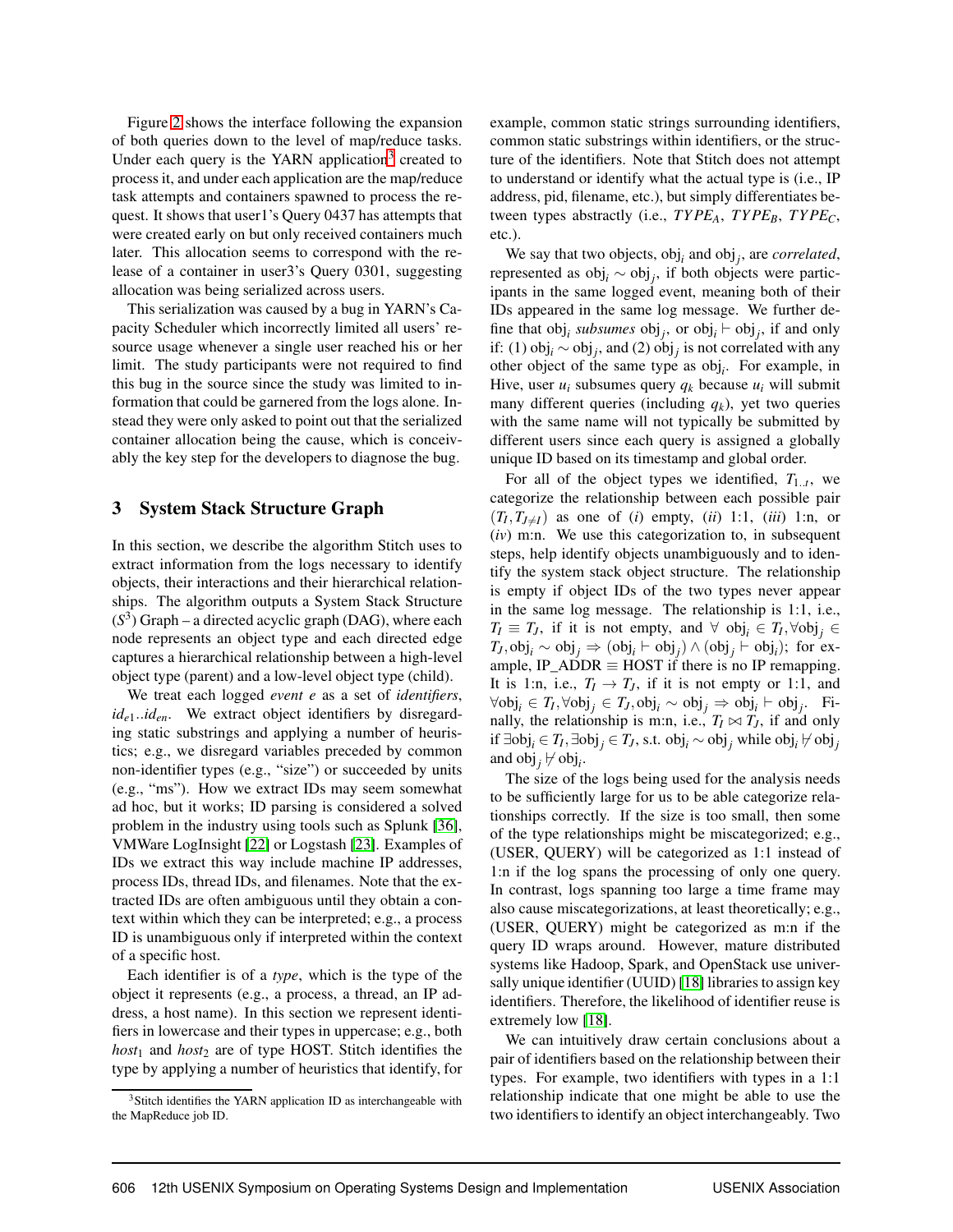identifiers with types in an m:n relationship suggests that their combination is required to unambiguously identify an object (as discussed below). Finally, two correlated objects with IDs of types in a 1:n relationship indicate a hierarchical relationship between the objects they represent; i.e., one likely created or forked the other.

To illustrate how the relationship between object types can be useful, consider the example log snippet in Figure [3,](#page-5-0) which is the slightly simplified log output when processing two Hive queries. Messages 2-25 are output when processing query 14 submitted by Hive. YARN assigns it to an application (app\_14), which in turn spawns two map and two reduce task attempts. Each attempt is dispatched and executed in a container. After the map phase, each reduce attempt creates two fetchers. Each fetcher is a thread that shuffles output from map attempts. Messages 27-33 show events related to query\_15 where map and reduce attempts fail and get reassigned to different containers. It also shows that the same container can be reused by multiple attempts.

Figure [4](#page-5-1) shows the relationships between each pair of object *types*. We call this the *Type Relation graph*. We explain a few of the relationships. First, while a user can submit multiple queries, a query is always uniquely associated with a single user; hence USER  $\rightarrow$  QUERY, a 1:n relationship. Further, the application ID (e.g., 14 in "app\_14") is included as part of both the identifiers of the MapReduce attempts and the containers spawned by this application; hence  $APP \rightarrow ATTEMPT_M$ , APP  $\rightarrow$  ATTEMPT\_R, and APP  $\rightarrow$  CONTAINER. Note that Stitch is able to parse map attempts as being of a different type than reduce attempts because they have different "schemas" ("attempt(.\*)\_m\_(.\*)" versus "attempt( $\cdot$ \*)\_r\_( $\cdot$ \*)"). The details of our log parser will be discussed in Section [4.](#page-7-0) ATTEMPT\_R has an m:n relationship with CONTAINER because a container can be reused by multiple attempts while an attempt can also be assigned to multiple containers, given container failures.

Algorithm [1](#page-6-0) shows how we further identify objects unambiguously given that some of the identifiers used to refer to objects are ambiguous. The algorithm takes two inputs: the Type Relation graph and the entire set of EVENTS. Each event, E, is represented as a set of object types based on the IDs found in the event log message. For example, E might be {USER, QUERY, APP}, as extracted from line 2 in Figure [3.](#page-5-0) The algorithm converts the *Type Relation graph* into a *System Stack Structure graph*, or *S* <sup>3</sup> graph, in a sequence of steps. Each node in the graph represents an object *type* along with its *signature*. This signature is the set of object identifier types defined by the requirement that an ID of each type must be present in order to unambiguously identify the object.

We start by setting the signature of every node in the Type Relation graph to the type of the object. The algo-

```
1 Hive user1 login successfully
2 Hive user1 submits query_14 : app=app_14
3 RM Application app_14 is submitted
4 AM app_14 created task attempt14_m_0
5 AM app_14 created task attempt14_m_5
6 AM app_14 created task attempt14_r_0
7 AM app_14 created task attempt14_r_1
8 RM app_14 allocated container14_2
9 RM app_14 allocated container14_3
10 RM app_14 allocated container14_8
11 RM app_14 allocated container14_9
12 AM Dispatch attempt14_m_0 on container14_2
13 AM Dispatch attempt14_m_5 on container14_3
14 AM Dispatch attempt14_r_0 on container14_8
15 AM Dispatch attempt14 r 1 on container14 9
16 MR container14_8 creates thread fetcher1
17 MR container14_8 creates thread fetcher2
18 MR container14_9 creates thread fetcher1
19 MR container14_9 creates thread fetcher2
20 MR container14_8 fetcher1 shuffle attempt14_m_0
21 MR container14_8 fetcher2 shuffle attempt14_m_5
22 MR container14_9 fetcher1 shuffle attempt14_m_5
23 MR container14_9 fetcher2 shuffle attempt14_m_0
24 RM app_14 finished
25 Hive Ended query_14
26 \t... \t...27 Hive user1 submits query_15 : app=app_15 app_16
28 AM attempt15_m_0 failed on container15_0
29 AM Reassign attempt15_m_0 on container15_7
30 AM Dispatch attempt15_r_1 on container15_8
31 AM Dispatch attempt15_r_2 on container15_8
32 AM attempt15_r_2 failed on container15_8
33 AM Reassign attempt15_r_2 on container15_9
```
<span id="page-5-0"></span>Figure 3: Log snippet output by two Hive queries. The software component that output each log message is shown at the beginning of the line. RM and AM stand for YARN's Resource Manager and Application Manager, respectively. MR stands for MapReduce. Identifiers of objects of different types are shown in different colors.

ATTEMPT\_M QUERY CONTAINER FETCHER ATTEMPT\_R USER APP

<span id="page-5-1"></span>Figure 4: The Type Relation graph for the Hive log shown in Fig. [3.](#page-5-0) Each node is an object type. A solid arrow represents a 1:n relationship between the source and the destination object types; a dotted line represents an m:n relationship. There is no 1:1 relationship between types in the Hive log example.

{ATTEMPT\_M}  
{USER} 
$$
\rightarrow
$$
{QUERV}  $\rightarrow$ {CONTAINER}  $\rightarrow$ {CONTAINER, FETCHER}  
{ATTEMPT\_R}

<span id="page-5-2"></span>Figure 5: *S* <sup>3</sup> Graph of the Hive log snippet shown in Fig. [3.](#page-5-0)

rithm then goes through the following steps:

Step 1: Merge 1:1 nodes. We first attempt to merge the nodes that are connected with  $\equiv$  edges. If two types have a 1:1 relationship, then the IDs of those types may often be used interchangeably to represent the same object. However, this is not always true. For example, YARN creates a unique url for each reduce task attempt so that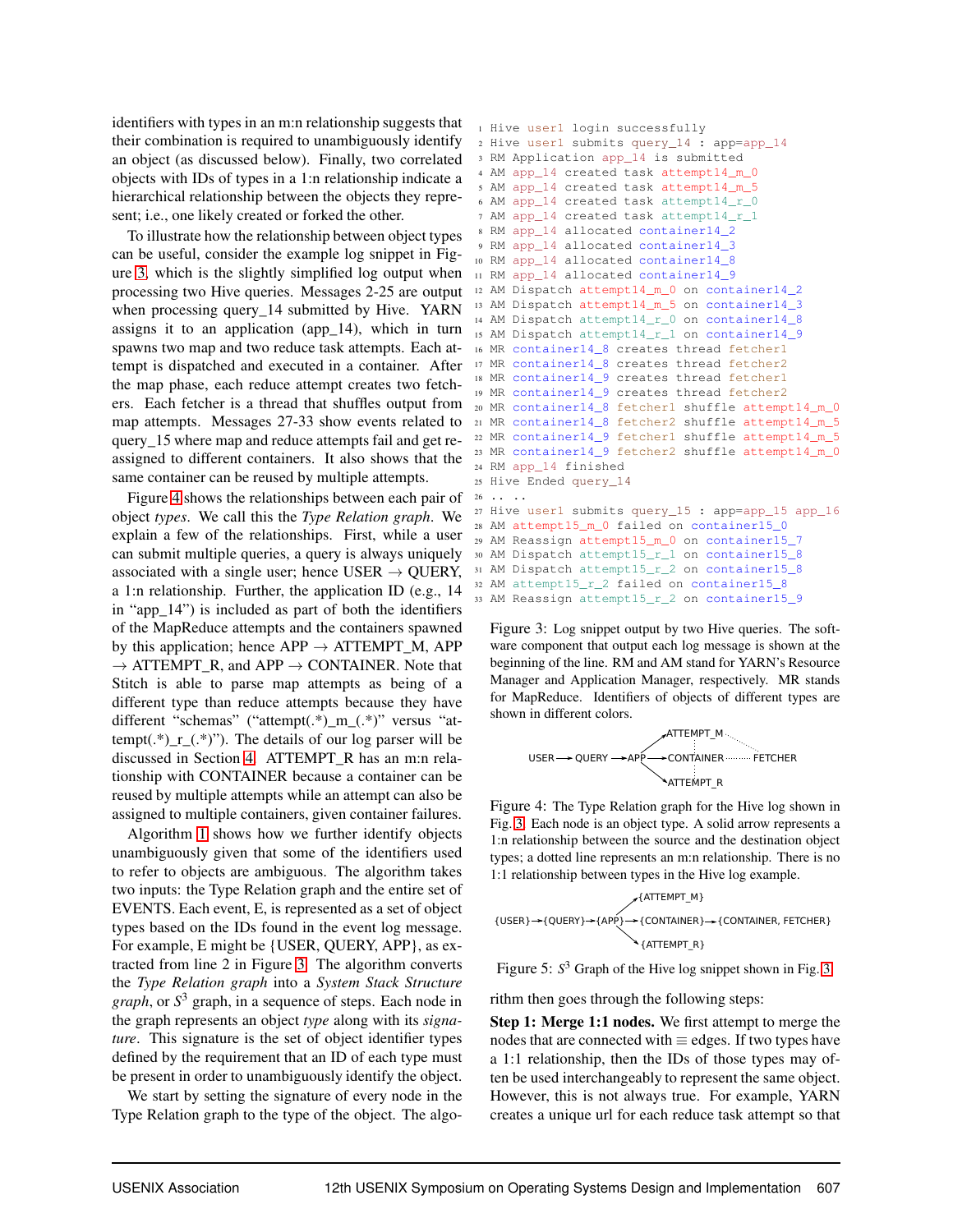Algorithm  $1: S^3$  graph construction Input : G: Type Relation Graph, EVENTS Output: System Stack Structure (*S* 3 ) Graph /\* Step 1: merge ≡ nodes in G \*/ 1 **foreach** *connected component*  $C$  *of*  $\equiv$  *relations* **do** <sup>2</sup> foreach *subset S: {T*1*,..Tn} in decreasing size* do 3 if  $\forall i \in [1, n], \forall obj_i \in T_i$  $\exists$ *ob*  $j_1 \in T_1$ *, ..ob*  $j_n \in T_n$  *s.t.*  $obj_1 \equiv ...obj_i \equiv ...obj_n$  then 4 Node N  $\leftarrow$  merge $(T_1, T_2, ..., T_n);$  $\mathbf{5}$  N.sig ← hash $(T_1.\text{sig}, T_2.\text{sig}, \dots T_n.\text{sig})$ ;  $\bullet$  | | replace  $T_i$  sig with N.sig in EVENTS;  $7 \mid$  end 8 end 9 end 10 remove any outstanding  $\equiv$  edges; /\* Step 2: process ⊠ relations \*/ <sup>11</sup> foreach *connected component C of* ⊲⊳ *relations* do 12  $S \leftarrow \{ \text{all the types in C} \};$ 13 foreach  $E \in EVENTS$  do 14  $\vert$  sig  $\leftarrow$  *E* ∩*S*; 15 **if**  $\ddagger$  *Node n where n.sig* = *sig* then 16 nv ← new Node() with nv.sig ← sig; <sup>17</sup> if ∃ *Node n' where n'.sig* ⊂ *nv.sig* then 18  $\vert \vert$   $\vert$  add edge n'  $\rightarrow$  nv; 19 end  $20$  else  $21$  mark n;  $22$  end 23 | end 24 remove all unmarked nodes from C; <sup>25</sup> end /\* Step 3: filter non-object-types \*/ <sup>26</sup> foreach *Node n* do <sup>27</sup> if ∃*Node n1,n2 s.t. n1.sig* ∩ *n2.sig =* /0 *and n1.sig* ∪ *n2.sig*  $\subseteq$  *n.sig* then 28 | remove n; 29 end 30 end

<span id="page-6-0"></span>a user can monitor the progress of this attempt in a web browser. Consequently, we infer ATTEMPT  $R \equiv \text{URL}$ . However, URL is a generic type, and there can be other urls that are not related to any reduce attempt. For example, every job has its configuration information stored in an XML file that is referenced by a url. This XML file url does not appear together with any reduce attempt in any event. Therefore, we cannot say that URL and ATTEMPT\_R may be used interchangeably. (Note that Stitch still infers ATTEMPT\_R  $\equiv$  URL because for every pair of reduce attempt (att*i*) and url (url*j*) such that att<sub>*i*</sub> ∼ url<sub>*j*</sub>, we have att<sub>*i*</sub> ⊢ url<sub>*j*</sub> and url<sub>*j*</sub> ⊢ att<sub>*i*</sub>.)

Instead, we only merge those nodes  $T_1, T_2, ... T_n$  in a  $\equiv$ 

connected component whose types can indeed be used interchangeably (line 3); i.e., when for any obj*<sup>i</sup>* of type  $T_i$ , there exists  $obj_1$  of type  $T_1$ ,  $obj_2$  of type  $T_2$ , ...,  $obj_n$  of type  $T_n$  such that  $obj_1 \equiv obj_2$ ..  $\equiv obj_n$ , where obj*<sup>i</sup>* ≡ obj*<sup>j</sup>* iff obj*<sup>i</sup>* ∼ obj*<sup>j</sup>* ∧obj*<sup>i</sup>* ⊢ obj*<sup>j</sup>* ∧obj*<sup>j</sup>* ⊢ obj*<sup>i</sup>* . This prevents ATTEMPT\_R and URL from being merged because there exist urls, such as the XML file url, that are not correlated with any reduce attempt. The fact that the types of the merged nodes can be used interchangeably indicates they are redundant. To merge  ${T_1, . . T_n}$ , we hash their signatures into a single value representing a new "type", and we replace every  $T_i$  in EVENTS with this hash value. After this, the outstanding  $\equiv$  edges, such as ATTEMPT\_R  $\equiv$  URL, are removed as the types that are connected by them are not truly interchangeable.

Step 2: Process m:n nodes. In order to be able to identify objects unambiguously, we consider combining types with m:n relationships. The challenge is to determine which types should be combined. For example, "HOST", "PID", and "TID" (i.e., thread ID) have an m:n relationship between each pair. While {HOST}, {HOST,PID}, and {HOST,PID,TID} are meaningful combinations as they unambiguously identify hosts, processes, and threads respectively, the combination of {HOST,TID} is meaningless. To eliminate meaningless combinations, we consider all of the different combinations the programmers output in the log statements and only include the type combinations that appear in at least one log message. The reasoning is as follows: if a combination of identifiers is necessary to represent an object unambiguously, then the programmer will always output them together. A meaningless combination, such as {HOST,TID}, will likely never be found alone in a log message without "PID", so combinations such as these are discarded.

Therefore, for each  $\bowtie$ -connected component, C, we only consider the type subsets where there exists an E ∈ EVENTS represented by a log message that contains exactly the types in this subset, but not any type in its complement set (line 11-25). A node whose type always appears with other types in the same C is removed at the end (line 24).

For the Type Relation graph shown in Figure [4,](#page-5-1) Step 2 creates four new nodes: {CONTAINER, FETCHER}, {CONTAINER, FETCHER, ATTEMPT\_M}, {CON-TAINER, ATTEMPT\_R}, and {CONTAINER, AT-TEMPT\_M}. After creating the nodes, we further add 1:n edges from less constrained object types to more constrained object types (line 17-19). For example, a  $\rightarrow$ edge will be added from node {CONTAINER} to {CON-TAINER, FETCHER}.

Step 3: Filter non-objects. One should note that not every node created in the previous step is an actual object type in the system. Among the nodes that are cre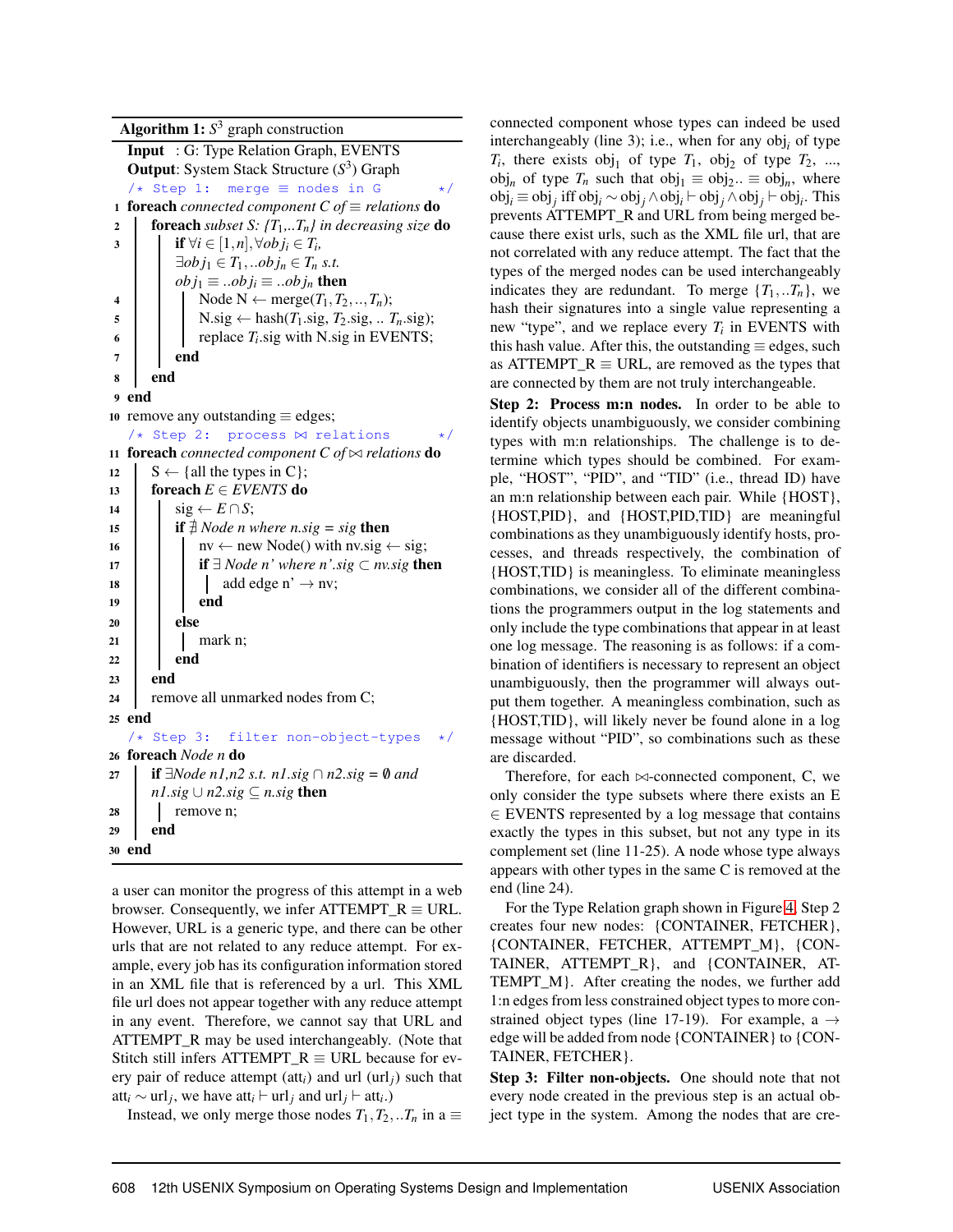ated in Step 2 for the Hive example, only the one whose signature is {CONTAINER, FETCHER} represents a true object type, namely a fetcher thread in a container process. To filter out non-object types, Stitch removes nodes that are a combination of two existing object types. Hence, in our example, it would remove {CON-TAINER, FETCHER, ATTEMPT\_M}, {CONTAINER, ATTEMPT\_R} and {CONTAINER, ATTEMPT\_M} because they are combinations of other object types.

Figure [5](#page-5-2) shows the  $S<sup>3</sup>$  Graph constructed by Stitch from the Hive log. This graph provides a simple model of the system. Each node is a type of object, and each edge represents a 1:n relationship, which indicates a hierarchical relationship, such as fork or creation.

Note that the  $S<sup>3</sup>$  Graph should be cycle free, because objects do not generally have a circular fork or creation pattern. If a cycle exists, then it must already have existed in the Type Relation graph since Algorithm [1](#page-6-0) does not introduce any cycles. Therefore, we first run a cycle detection algorithm on the Type Relation graph. If a cycle is detected, every 1:n edge in the cycle is conservatively changed to an m:n edge. In our experimental evaluation, however, we never once encountered a cycle.

Generating a graph of object instances with their interactions, like the ones shown in Section [2,](#page-3-0) from an *S* <sup>3</sup> graph is merely a pattern matching appliction. Section [4.2](#page-8-0) describes the algorithm in detail.

#### <span id="page-7-0"></span>4 Implementation

Stitch uses a client-server model. A client runs on all hosts being monitored to: (1) locate active logs, (2) parse every log event into a set of object identifiers, and then (3) send the events to the server. A centralized server analyzes the events from all clients to build the *S* <sup>3</sup> graph and instantiates it with object instances.

#### 4.1 Client Implementation

The client, implemented on Linux, runs as a daemon process. The interval between the times the client wakes up is called an *epoch*. Every time it wakes up, it scans the /proc file system to find all running processes. The client then examines each process' file descriptors to locate log files. We treat a file as a log if its type (determined by the file's magic number) is ASCII text and its name or a parent directory's name contains the text "log".

For each process with an open log file, the client tries to locate executables of the process (including dynamically linked libraries) by searching through its file descriptors and memory mapped files. For JVM processes, Stitch also searches the process' classpath for all .jar, .war, and .class files. This ensures that executables are found even if they were already closed by the JVM. Similarly, for Python processes, the client identifies the starting script from the shell command (e.g., ./script.py) and then uses Python's ModuleFinder package to locate the remaining scripts in the dependency graph, regardless of whether they are currently open.

Next, the client extracts all constant strings from each executable. For ELF executables, we extract constants from the read-only data segments (i.e., .rodata and .rodata1) by treating "\0" as a string terminator. For Java class files we extract the strings from each file's constant pool. For Python bytecode, we extract strings from the co\_consts field in the Python code object. Currently, these are the only executable formats we support.

Parsing logs. The goal of log parsing is to extract the identifier values and infer their types from each log message. If an executable's constant string contains format specifiers, then this string can be directly used as a regular expression, where the specifiers are metacharacters (e.g., "%d" can be converted to " $(\ddot{d}^+)$ " to extract an integer). We treat the pattern matched by a format specifier as a variable value.

However, most variable values output to log messages from Java, Scala, C++, and Python programs use string concatenation operators; e.g., "2016-04-02T00:58:48.734 MongoDB starting : pid=22925 port=27017 dbpath=/var/lib/mongodb" is printed by the following code snippet:

l << "MongoDB starting : pid=" << pid << " port=" << serverGlobalParams.port << " dbpath=" << storageGlobalParams.dbpath;

For these output methods, we use an approach general to all of the aforementioned languages: for each log message, any segment that matches a constant string is treated as static text, leaving only the variable values. In the example, "MongoDB starting : pid=", " port=", " dbpath=" are three of the constant strings parsed from MongoDB's executable, leaving "22925", "27017", and "/var/lib/mongodb" as variable values.

Stitch solves this string matching problem with a dynamic programming algorithm. Given a log string of length *n*,  $L[0..n-1]$ , let  $M(i)$  be the maximum number of characters in *L*[0..*i*] that are matched by constant strings. Our goal is to find the subset of constant strings that matches  $M(n-1)$  characters of *L* in a non-overlapping manner. To compute this, we first define a function *match*() as the following:

$$
match(a,b) = \begin{cases} b-a+1 & \text{if } L[a..b] \text{ matches a constant} \\ 0 & \text{otherwise} \end{cases}
$$

Now we can iteratively compute  $M(i)$ :

$$
M(i) = \max\{match(0, i), \max_{0 \le j < i} \{M(j) + match(j + 1, i)\}\}
$$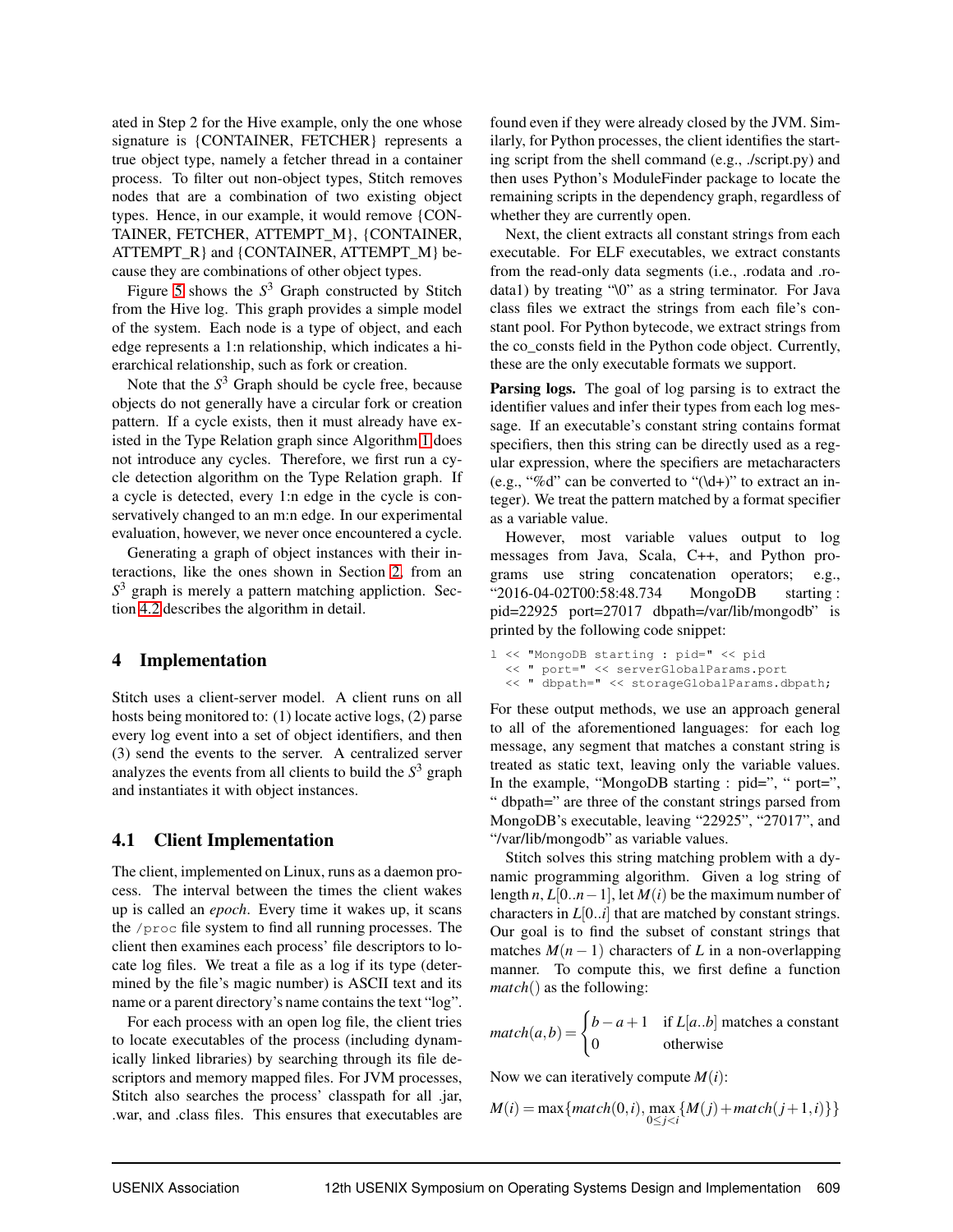This string matching is only necessary the first time a log message type is being parsed. In this example, after parsing the message, the client builds a regular expression: "MongoDB starting : pid=(\d+) port=(\d+) dbpath=(.\*)". The next time if another message is printed by the same statement, Stitch can directly match it against the regular expression. We also use a heuristic to discard any string literals with fewer than three characters since the executables we evaluated often contained most permutations of all one and two character strings; using them would miscategorize identifier values as static text.

Next, Stitch infers the type of each variable. First, the client expands the variable to include characters within the word boundary delimited by whitespace. If the expansion includes static strings, then this "schema" of constant strings serves as the variable's type. For example, consider this Hadoop log message: "app\_14 created task attempt14\_r\_0". Initially, the occurrences of "14" and "0" are recognized as variables, while "app\_", " created task ", "attempt", and "\_r\_" are constant strings. Following expansion, the types of these two variables are "app\_(\d+)" and "attempt(\d+)\_r\_(\d+)".

If a variable still does not include constant strings after the expansion, we trace backwards starting from the variable and use the first matched static text alphabetical word as the type. For example, in the MongoDB example, the three variables would have the types "pid", "port", and "dbpath" respectively.

Finally, the client uses a pair of heuristics to avoid capturing non-identifier variables. The first heuristic eliminates variables with types that do not end with a noun since intuitively, identifiers have noun-based types. For example, in the log, "Slow BlockReceiver write packet to mirror took 20ms", the latency variable is eliminated since the preceding static text, "took", is a verb. The next heuristic eliminates variables whose types are common non-identifiers (e.g., "size", "usage", "progress", etc.).

In practice, these heuristics did not eliminate all nonidentifiers necessitating user-intervention. For example, "user" sometimes referred to a program's user-space execution time rather than a username. Rather than implementing heuristics for every such corner case, we allow the user to modify the generated regexes, which is only a one-time effort for each system.

Network protocol. At the end of each epoch, Stitch sends the parsed log messages from the last epoch to the server. The network protocol includes the following fields: (1) the timestamp of the epoch; and (2) a list of tuples, each with the format:

<severity, log file, {ID1:type1, ID2:type2, ..}, count> All log messages from the same log file with the same set of identifiers and severity (e.g., INFO, WARN, etc.) are aggregated into a single tuple with the "count" field indicating the number of such log messages. This protocol message is then sent using Rsyslog [\[33\]](#page-16-7) since communication is unidirectional.

The length of an epoch presents a trade-off between the timeliness of monitoring and the amount of network traffic. An epoch length of zero will force the client to stay awake and send parsed log messages one at a time; a large epoch will "compress" log messages that have the same set of identifiers within the epoch into a single tuple. Since log messages often arrive in a bursty manner, even a small epoch can significantly reduce network traffic. We set the epoch to be one second in our experimental evaluation.

## <span id="page-8-0"></span>4.2 Server Implementation

The Stitch server is also implemented as a daemon process. It consists of two threads: The first matches the stream of incoming events against the *S* <sup>3</sup> graph to generate an instantiated  $S^3$  graph, henceforth called an  $S_i^3$ graph. Each node in the  $S_i^3$  graph is an object *instance*, whose signature is a set of identifier *values* instead of types as in the *S* <sup>3</sup> graph. The node also records the set of events that include the object instance.

For each event, e, we say e *instantiates* a node, N, from the *S* <sup>3</sup> graph if the set of identifier *types* in e is a superset of those in N's signature. For example, both events  $\{app_14\}$  and  $\{app_14, attempt14_m_0\}$  instantiate node {APP}. Initially, when no object instances have been created, for each incoming event, Stitch checks whether the event instantiates any of the *root* nodes in the *S* <sup>3</sup> graph. If so, Stitch creates an object instance node in the  $S_i^3$  graph. For example, event {user1} will cause the creation of a node in  $S_i^3$  graph, with signature {user1}.

Once an object instance node has been created in  $S_i^3$ graph, for each incoming event, Stitch first checks if it matches any of the existing  $S_i^3$  nodes. We say an event, e, matches a node, n, in the  $S_i^3$  graph if e's identifier set is a superset of n's signature. If so, e is added to the event set of n. For each node, n, that e matches, Stitch further checks if e can instantiate any of the children of node, N, in the *S* <sup>3</sup> graph (where n is instantiated from N). If so, Stitch further instantiates the children of N and adds them as children of n. If one event matches multiple  $S_i^3$ nodes that are not on the same path, a link is created between each node pair, indicating an interaction between them (Figure [2](#page-3-2) in Section [2](#page-3-0) showed an example of links represented as vertical lines between nodes).

Consider the  $S<sup>3</sup>$  graph for the Hive example shown in Figure [5.](#page-5-2) Figure [6](#page-9-2) shows the  $S_i^3$  graph Stitch generates after analyzing the first five log messages. The first message instantiates the node "user1". The second message matches the first node, instantiates a child node "query\_14", and then further instantiates node "app\_14"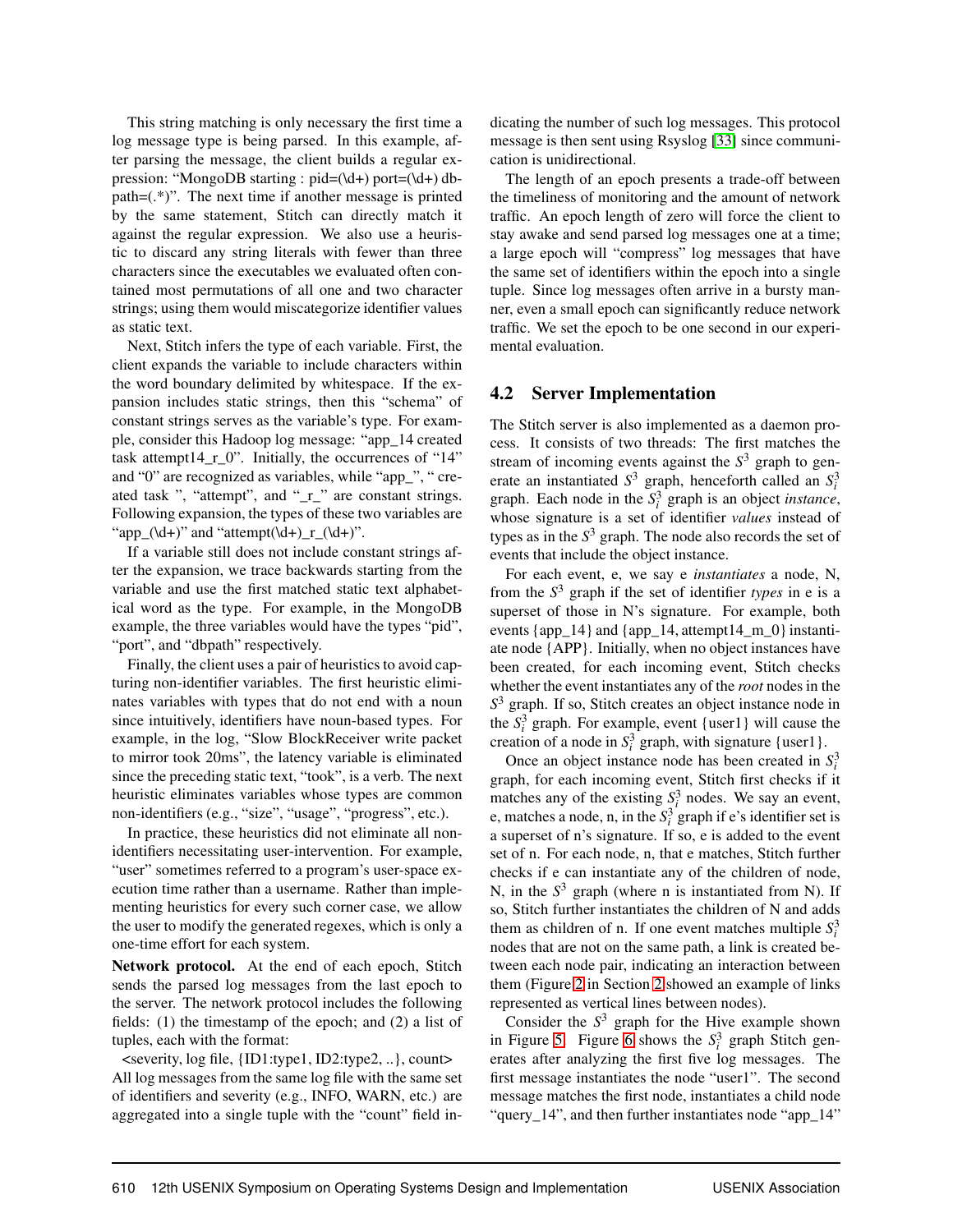

<span id="page-9-2"></span>Figure 6: The  $S_i^3$  graph generated from the first five log messages in Figure [3.](#page-5-0) Each node is an object instance. The events that include the object are also shown on each node.

| Name  | Software components                       | Benchmark |
|-------|-------------------------------------------|-----------|
| Hive  | Hive, YARN, MapReduce, HDFS               | HiBench   |
| Spark | Spark, Spark SQL, Hive, HDFS              | BigBench  |
|       | OpenStack Horizon, Glance, Nova, Keystone | VM cycle  |
|       | Production CRON, dbus, dhclient, dnsmasq, | Common    |
|       | NetworkManager, ntpd, sshd, su,           | Linux ops |
|       | PostgreSOL                                |           |

<span id="page-9-3"></span>Table 1: The systems we used in evaluation.

as a child of node "query\_14". The third message matches node "app\_14", but does not instantiate any new nodes. The fourth and fifth messages match node "app\_14" and then instantiate two nodes with signatures "attempt14\_m\_0" and "attempt14\_m\_5" respectively.

The server's second thread builds the *S* <sup>3</sup> graph, and incrementally updates it based on new patterns observed from incoming events. The thread first updates the Type Relation graph incrementally based on the observation that the relationship between two object types can only be updated in one direction:  $1:1 \rightarrow 1:n \rightarrow m:n$ . Once the Type Relation graph is up to date, the server rebuilds the *S* <sup>3</sup> graph using Algorithm [1](#page-6-0) and notifies the first thread so that it always uses the latest  $S^3$  graph to build  $S_i^3$  graph.

Visualization. Stitch's visualization front-end loads the  $S_i^3$  graph as a JSON file and displays each node and its events as a row in a two-panel layout as shown in Figure [1.](#page-3-1) In order to scale to thousands of events per node, Stitch renders the graph using HTML5 Canvas and avoids drawing hidden elements where possible. For each node the user drills-down, Stitch performs a transitive reduction on the edges between this node and its children. Performing transitive reduction interactively like this avoids the overhead of doing it upfront since this is an  $O(E)$  algorithm, where E is the number of edges.

# <span id="page-9-0"></span>5 Experimental Evaluation

We answer the following questions in evaluating Stitch: (1) How much time does Stitch save in profiling and debugging real-world systems? (2) Do real-world systems follow the Flow Reconstruction Principle? (3) How accurate is Stitch in identifying objects and their interactions? (4) What is the performance of Stitch?

We evaluated Stitch using both a controlled user study and lab experiments. The experiments consisted of us-

| Case        | Description                                 |  |  |  |  |  |
|-------------|---------------------------------------------|--|--|--|--|--|
| OpenStack   | Identify the hierarchy of components in-    |  |  |  |  |  |
|             | volved in creating VM instances.            |  |  |  |  |  |
| MapReduce   | Identify the bottleneck of a job when a re- |  |  |  |  |  |
|             | duce task was scheduled on a slow CPU.      |  |  |  |  |  |
| <b>YARN</b> | Debug the anomaly described in Section 2.   |  |  |  |  |  |
| Spark       | Jobs slowed down by 500% because all but    |  |  |  |  |  |
|             | one HDFS datanode went down.                |  |  |  |  |  |
| <b>HDFS</b> | Jobs slowed down due to a slow network link |  |  |  |  |  |
|             | which affected HDFS read latency [29].      |  |  |  |  |  |

<span id="page-9-4"></span>Table 2: Real-world profiling and debugging tasks we evaluate with Stitch. The first three are further used in our user study.

ing Stitch to monitor each system and workload listed in Table [1.](#page-9-3) In total there are 19 software components, programmed in C/C++, Java, Scala, and Python. The distributed system stacks were: (1) Hive stack – consisting of Hive, YARN, MapReduce, and HDFS – driven by the HiBench [\[15\]](#page-15-15) workloads that repeatedly create, query, and delete tables; (2) Spark stack, with BigBench [\[12\]](#page-15-16) used to send queries to Spark SQL, which then submitted them to a Spark cluster that read data from HDFS; and (3) OpenStack – consisting of four major software components – driven by our own workload generator. The generator used 80 concurrent processes to repeatedly create, boot, suspend/resume, pause/un-pause, and shutdown each VM at a randomized pace. Each distributed system workload was run for more than 24 hours on a cluster of 200 VMs.

The production system was our own 24-node cluster, used for a variety of daily development workloads. Over the course of five months, Stitch identified and monitored nine log-printing components in the system, including job-scheduling, system-messaging, networking, sessionmanagement, privilege-management, and database utilities. Eight of these components logged using syslog.

# <span id="page-9-1"></span>5.1 User Study

Ultimately, the value of any debugging tool should be measured by the amount of time it saves. We evaluated this in a controlled user study on the first three debugging and profiling tasks listed in Table [2.](#page-9-4) They cover some real-world scenarios where Stitch can be used: (*i*) understanding the object hierarchy of a software stack ("Open-Stack"); (*ii*) identifying bottlenecks to debug an anomaly we experienced in our production cluster that took us a long time to understand without Stitch ("MapReduce"); and (*iii*) debugging the anomaly described in Section [2](#page-3-0) ("YARN"). We reproduced each case on a three nodes cluster. 14 individuals participated in the study including an experienced system administrator, professional developers, and both graduate and senior undergraduate students. All of them were experienced programmers familiar with Linux utilities such as grep, but their experience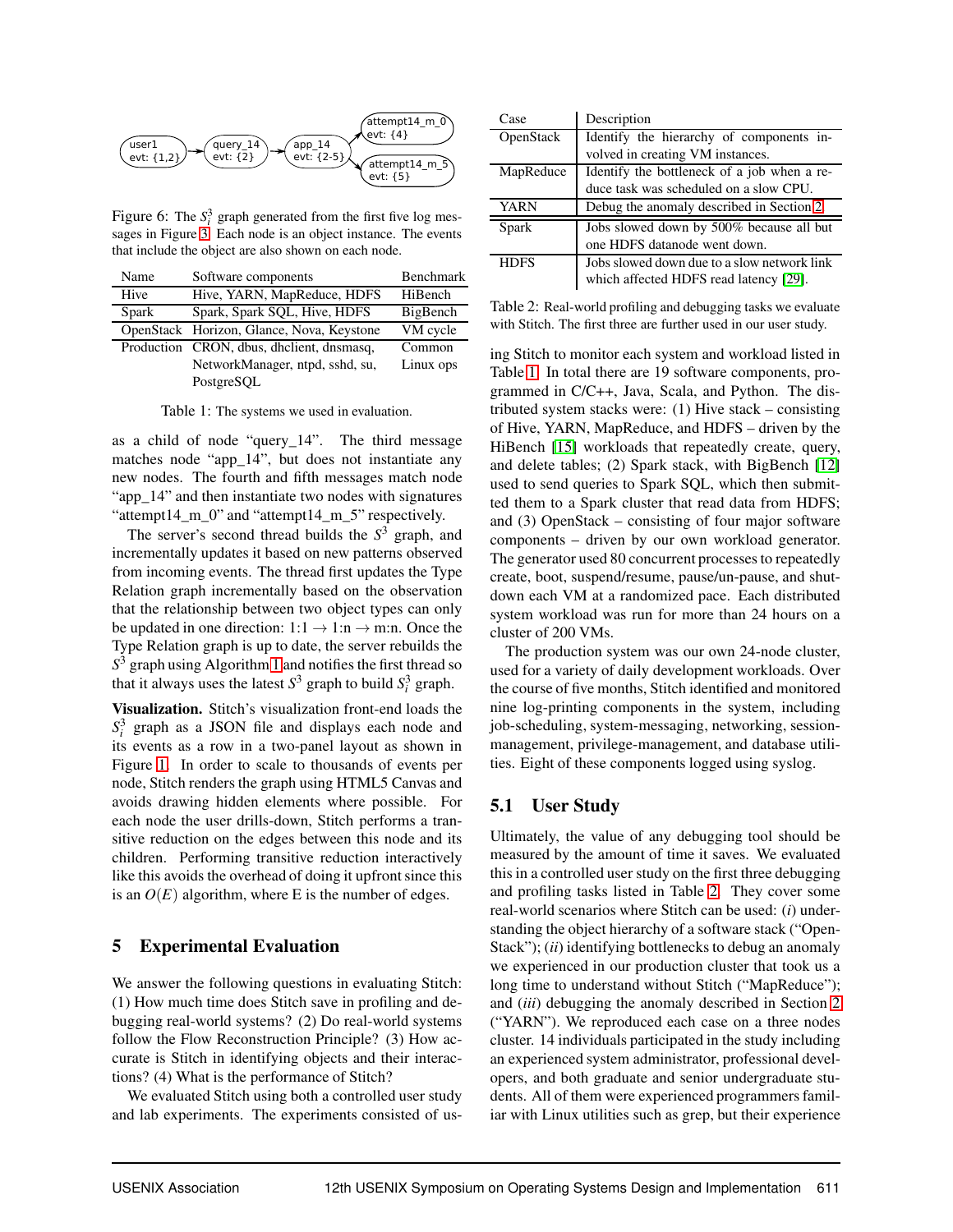

<span id="page-10-0"></span>Figure 7: The result of Stitch's user study. The error bars show a 95% confidence interval.

with OpenStack and Hadoop varied, ranging from "no familiarity" to "expert developers". No co-author of this paper was a participant.

Each participant was given all three cases. Half of the participants were allowed to use Stitch for two cases but only logs (and Linux utilities) for the other case. The other half was assigned the opposite configuration. As a result, the collective expertise and experience was evenly spread across the different cases. Before the experiments, we gave each participant a five-minute verbal introduction to both OpenStack and Hadoop as well as a five-minute demo of Stitch. The demo was on a simple MapReduce job and served to familiarize users with the user interface. We then asked the participants to debug each case. Since the experiment is a single-blind trial (i.e., we, the co-authors, knew the answers), we gave the participants written instructions for each case and then minimized our interactions with them in order to avoid any potential influence. A 45 minute time limit was imposed on each case.

We marked a case as solved when the user identified the underlying cause to the degree that the raw logs allowed. A case was marked as unsolved if the user exceeded the 45 minute time limit. In the OpenStack case, success meant identifying the components involved in the creation of a VM instance. For the MapReduce case, it was to identify which job was slower and that the job was likely bottlenecked by the machine's slow CPU. For the YARN case, it was to identify that the longest query was bottlenecked waiting for a container to be released by another user's query.

Note that this is only a best effort experiment. The following potential threats to validity should be considered when interpreting the results. First, there is a potential bias in the selection of participants, as many of them were not familiar with the target systems. We note, however, that a comprehensive study [\[39\]](#page-16-8) has shown many real-world debugging tasks are also performed by programmers unfamiliar with the target system. Another threat is that a study on just three cases may not be representative. We actually started to evaluate a fourth case ("HDFS" in Table [2\)](#page-9-4) but decided to drop it after two trials (despite the initial results showing the largest time savings) because the participants became too exhausted given the complexity of debugging real-world systems without appropriate tools.

Figure [7](#page-10-0) shows the results of user study. On average users spent 27.3 minutes without Stitch and 5.9 minutes with Stitch for a 4.6x speedup. An unpaired T-test shows that the hypothesis "Stitch lowers debugging time" is true with a probability of 99.99% (P value  $< 0.0001$ ).

This measured speedup is likely an underestimate due to the 45-minute time limit we imposed. Among the 21 trials where Stitch was not provided, participants reached the time limit in eight of them without having found the issue. This suggests that debugging real-world distributed systems is indeed a complex task. In contrast, all of the Stitch users successfully diagnosed the case within the time limit.

Interestingly, participants using Stitch accidentally found an anomaly we were not targeting: when debugging the YARN case, some participants noticed that the map containers seemed to have long idle periods in the middle of their executions. It turned out that we had inserted a sleep call in map tasks so to reproduce the bug. Once we realized this, we removed the sleep call and instead used a larger input size to reproduce the anomaly.

Fundamentally, Stitch offers a "top-down" approach, whereas other practices, like "grep", are "bottom-up". While we show that Stitch is effective overall, the user study also showed that there are cases where a "bottomup" approach is more effective. For example, when debugging the YARN case, a participant not using Stitch diagnosed the anomaly in 10 minutes because he spotted a log message clearly stating that a container could not be allocated. This suggests a desirable capability that would enable Stitch to *detect* some anomalies more quickly. While a comprehensive solution is beyond the scope of this paper, simple opportunities exist like highlighting events with "ERROR" or "FATAL" verbosity.

#### 5.2 Other Real-world Cases

Table [2](#page-9-4) shows two other real-world failures used to evaluate Stitch. The Spark failure was an anomaly we personally experienced. Stitch helped diagnose this failure by correlating objects along the path from a slow query all the way to the HDFS file read bottlenecking the query.

The HDFS case is a real-world issue [\[29\]](#page-15-14) where the output generated at default verbosity does not provide sufficient information. At default verbosity, Stitch only allowed users to detect the fact that HDFS file access was slow and that a particular datanode was slow, but it was necessary to increase the logging level to allow Stitch to help identify a slow network link as the root cause; i.e., "DEBUG" logging was necessary to have the per packet latencies output to the log files.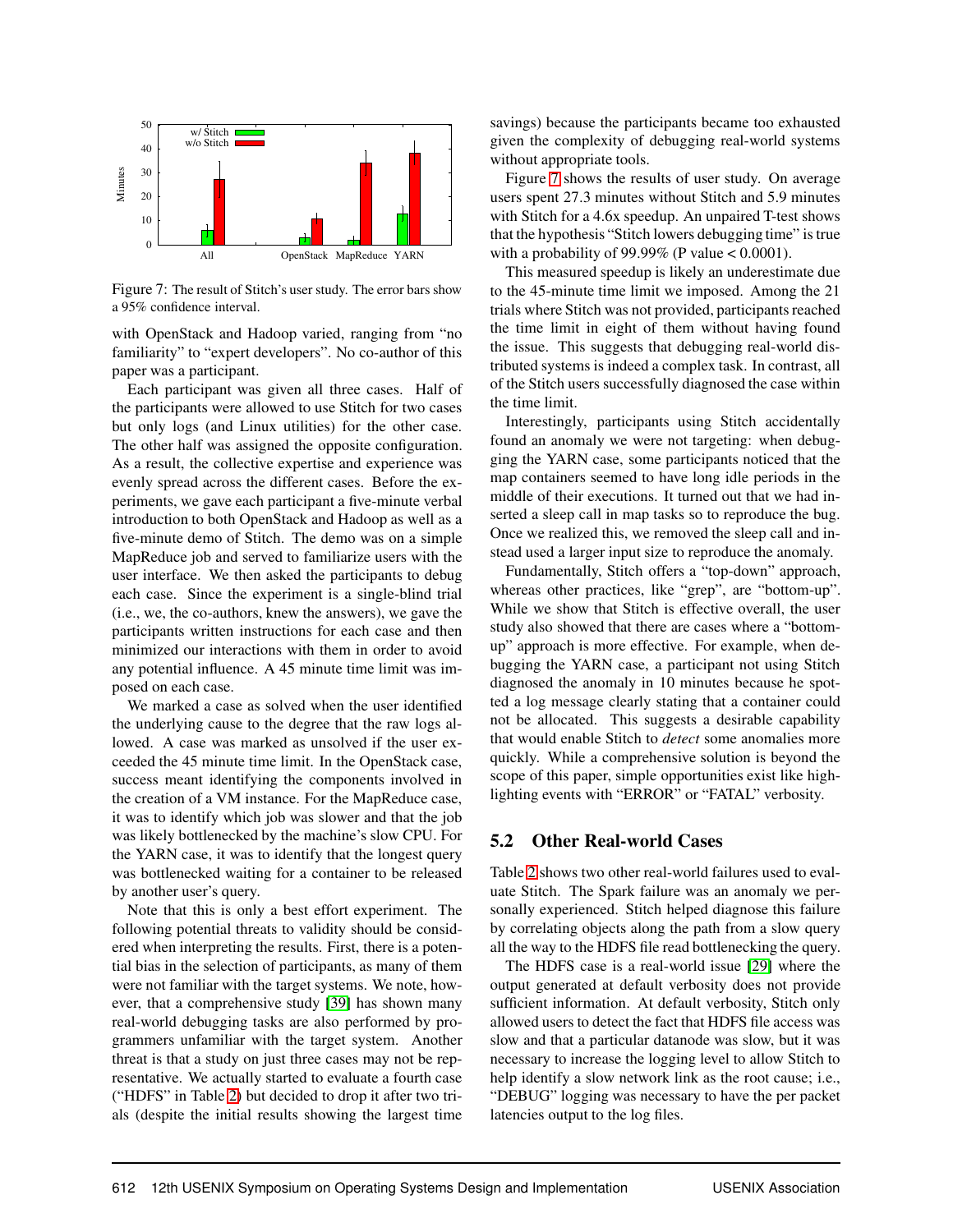|            | Log events |              | <b>Identifiers</b> |              | Obiects   |              |          | Edges     |              |          |
|------------|------------|--------------|--------------------|--------------|-----------|--------------|----------|-----------|--------------|----------|
|            | Instances  | <b>Types</b> | Instances          | <b>Types</b> | Instances | <b>Types</b> | Accuracy | Instance  | <b>Types</b> | Accuracy |
| Hive       | 3,981,149  | 206          | 915,872            | 69           | 295,042   | 32           | $90\%$   | 401.924   | 73           | 87%      |
| Spark      | 8,203,395  | 151          | 3,627,885          | 56           | 192,969   | 31           | 94%      | 485.133   | 60           | 93%      |
| OpenStack  | 2,336,227  | 20           | 766,203            | 13           | 214,822   | 14           | $100\%$  | 2,196,315 | 19           | 100%     |
| Production | 312,779    | 36           | 123,668            | 22           | 8.141     | 24           | 100%     | 16.056    | 41           | 98%      |
| Total      | 14,833,550 | 413          | 5,433,628          | 160          | 711.034   | 101          | 96%      | 3,099,428 | 193          | 95%      |



<span id="page-11-0"></span>Table 3: Accuracy of Stitch's object reconstruction.

<span id="page-11-1"></span>Figure 8: The entire, unfiltered System Stack Structure graph for the Hive stack after applying a transitive reduction. We explain the object type in italics when necessary. A '|' in the signature indicates that the identifier types can be used interchangeably, while a ',' indicates the types must appear together to unambiguously identify an object. The colors of each node indicate the components that output its object instance.

#### 5.3 Object Reconstruction Accuracy

Table [3](#page-11-0) shows Stitch's accuracy at identifying objects across four different system stacks. For each workload, we used Stitch to analyze the complete set of logs without performing sampling. The total number of instances is formidable: there are 14.8 million log messages, from which Stitch extracted 5.4 million identifier values to then infer 700,000 objects and 3.1 million edges. However, Table [3](#page-11-0) also shows Stitch's power in reducing complexity by extracting the underlying system model. There are only 413 log event types, 160 identifier types, 101 object types, and 193 edges.

Figure [8](#page-11-1) shows the entire, unfiltered *S* <sup>3</sup> graph inferred from the 4 million messages produced by the Hive stack. It clearly shows the hierarchical structure of the system.

For each system, we evaluated the precision of Stitch's object and hierarchy identification by carefully verifying every node and edge in the *S* <sup>3</sup> graph. Overall, 96% of the objects inferred by Stitch were accurate. Among the 101 object types Stitch identified, only four are incorrect. Three are from the Hive stack while the fourth is from Spark. The first one occurred because the "Thread-ID" in the Hive stack can represent threads from two components, namely YARN NodeManager (NM) and MapReduce ApplicationManager (AM). In AM, a thread ID always appears together with the AM container ID (container is a process), and the types of the corresponding objects have an m:n relationship. However, in NM a "Thread" ID can be printed by itself without a pid. This caused Stitch to infer an object type whose signature is "Thread" by itself. While this seemingly violates the Flow Reconstruction Principle, it turns out that there is only one NM process running on each node, therefore a thread ID by itself can still unambiguously identify a thread in this process. In fact, the NM's pid is never output to a log.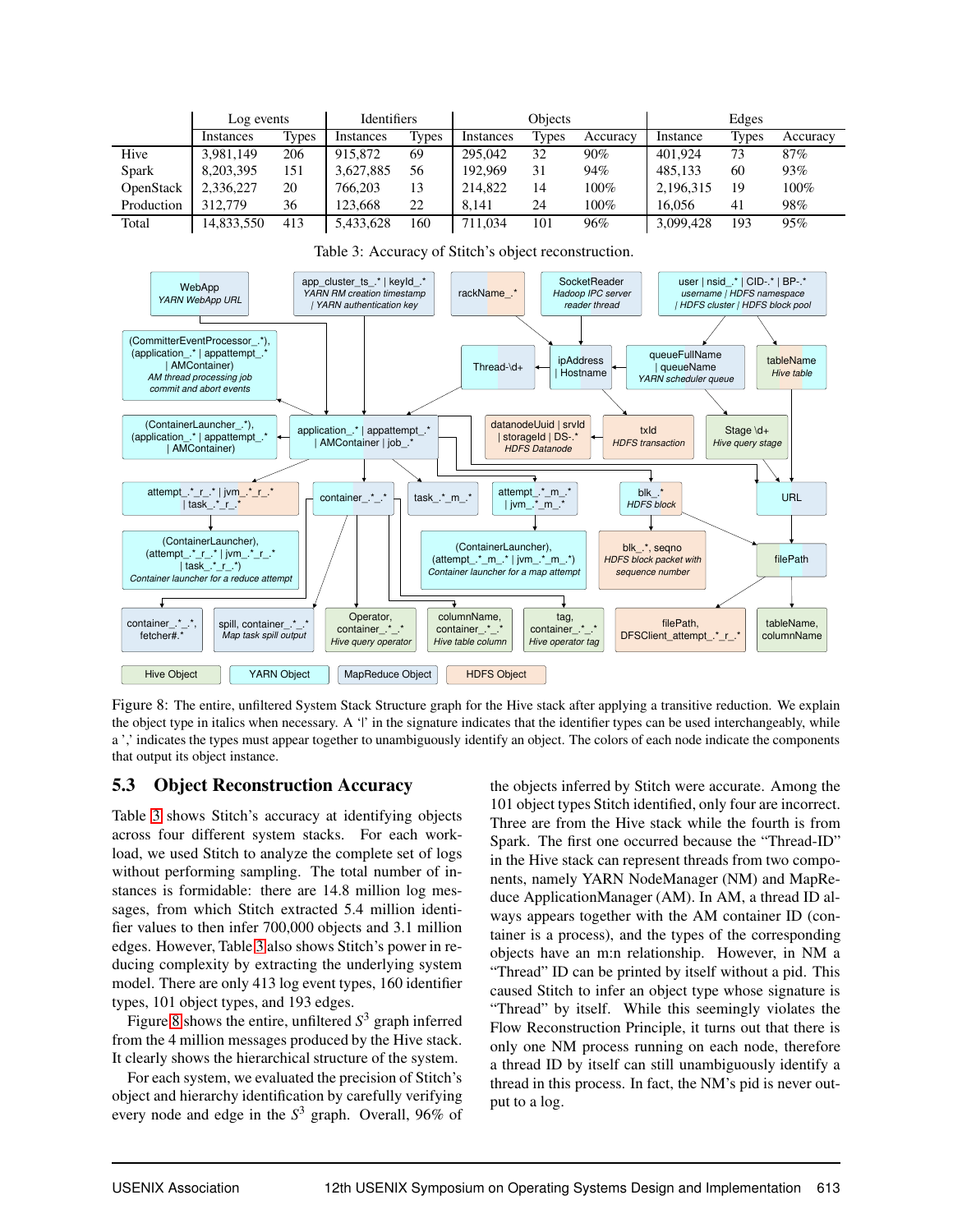The second incorrect object type, "Stage", seemingly occurred due to a violation of the Flow Reconstruction Principle for a similar reason. Each stage of a Hive query has an identifier that is unique only within the context of a query. In practice however, a stage and query identifier are never printed in the same log message. This is because the Hive shell only runs a single query at a time, meaning the stages of two queries never interleave. As a result, Stitch incorrectly infers (based on the Flow Reconstruction Principle) that a stage identifier in multiple queries represents the same object.

The third incorrect object type occurred because of the Hive/Hadoop configuration we used. In Hadoop, "Socket\_Reader" is the ID of a thread within the IPC Server process. The identifier is unique only within the context of an IPC Server process. Stitch only observes a 1:n relation between thread and IPC process (instead of the correct m:n relation) because, by default, the thread pool's size is set to one thread that has a fixed thread ID, yet there are multiple IPC Server processes.

The final incorrect object type occurred because of the limited scale of our Spark workload. Stitch inferred that IP address and inode can be used interchangeably (they have 1:1 relationship). However, they should have an m:n relationship since an HDFS inode is replicated onto multiple machines and each machine can host multiple HDFS inodes. This inaccuracy occurred because the two identifiers are only ever correlated in a rarely printed ER-ROR log message. The small scale of our workload did not output a large enough number of such errors to allow accurate inference of this relation.

Stitch achieves 100% accuracy on OpenStack because there are only 14 objects types and identifiers are automatically logged by the underlying logging library; each message is prepended with pid, user ID, project ID, etc.

The high accuracy on the production workload is also due to the underlying logging library in addition to a longer time window for analysis. Given that the production software was not distributed, we expected to find many messages with identifiers which were ambiguous across the cluster. Interestingly, this was not the case since by default, syslog automatically appends timestamp, hostname and pid to every log message. That said, analyzing just 24 hours of logs did result in poor accuracy since many relationships were 1:n instead of m:n. We had to extend the analysis time window until the model stabilized. Even then, one edge remained incorrect after over five months: only one user was using databases, thus making the relation 1:n rather than m:n. This highlights that the required log size for Stitch depends on how long it takes the system to observe all possible workload patterns.

Do real-world systems follow Flow Reconstruction Principle? Figure [9](#page-12-0) shows the cumulative distribution



<span id="page-12-0"></span>Figure 9: The cumulative distribution of the number of objects per log message.

of the number of objects included in each log message of the systems we evaluated. It shows that almost all of the log messages include at least one object (which also indicates that at least one identifier is included). This suggests that real-world systems are indeed following the Flow Reconstruction Principle in terms of logging identifiers. A primary reason for such a high percentage is that the underlying systems and logging libraries automatically include some identifiers. For example, by default OpenStack's logging framework prepends each message with pid, user ID, project ID, etc. In both Hive and Spark, the container and executor IDs are included in the file path of the container and executor logs respectively.

Figure [9](#page-12-0) also shows that over 50% of log messages contain more than one object. This suggests that objects interact in complex ways in real-world systems that further complicates debugging. This is where Stitch is particularly advantageous since it can (1) separate important fork or creation relationships from other interactions, and (2) identify which objects, at which time, interact with each other, and for how long.

We leave an evaluation of whether events are logged at critical points in the control flow as future work. However, we observe that most requests log the start and end of their execution, a clear indication of control flow.

#### 5.4 Performance

To be viable in real-world systems, Stitch must meet two performance requirements: (*i*) it must process logs faster than they are generated; and (*ii*) it must not perturb the analyzed system's performance. We benchmarked Stitch's performance against these goals using the four previously mentioned software stacks.

Log processing. Stitch's client takes an average of 1.2 milliseconds in each one-second epoch to parse and send incoming log messages to the server. On average, the server takes 3.9 hours to process every 24 hours of log messages. Thus, both daemons are able to handle the rate of incoming log messages.

Performance perturbation. The client negligibly affects the workloads it monitors since it is CPU-bound.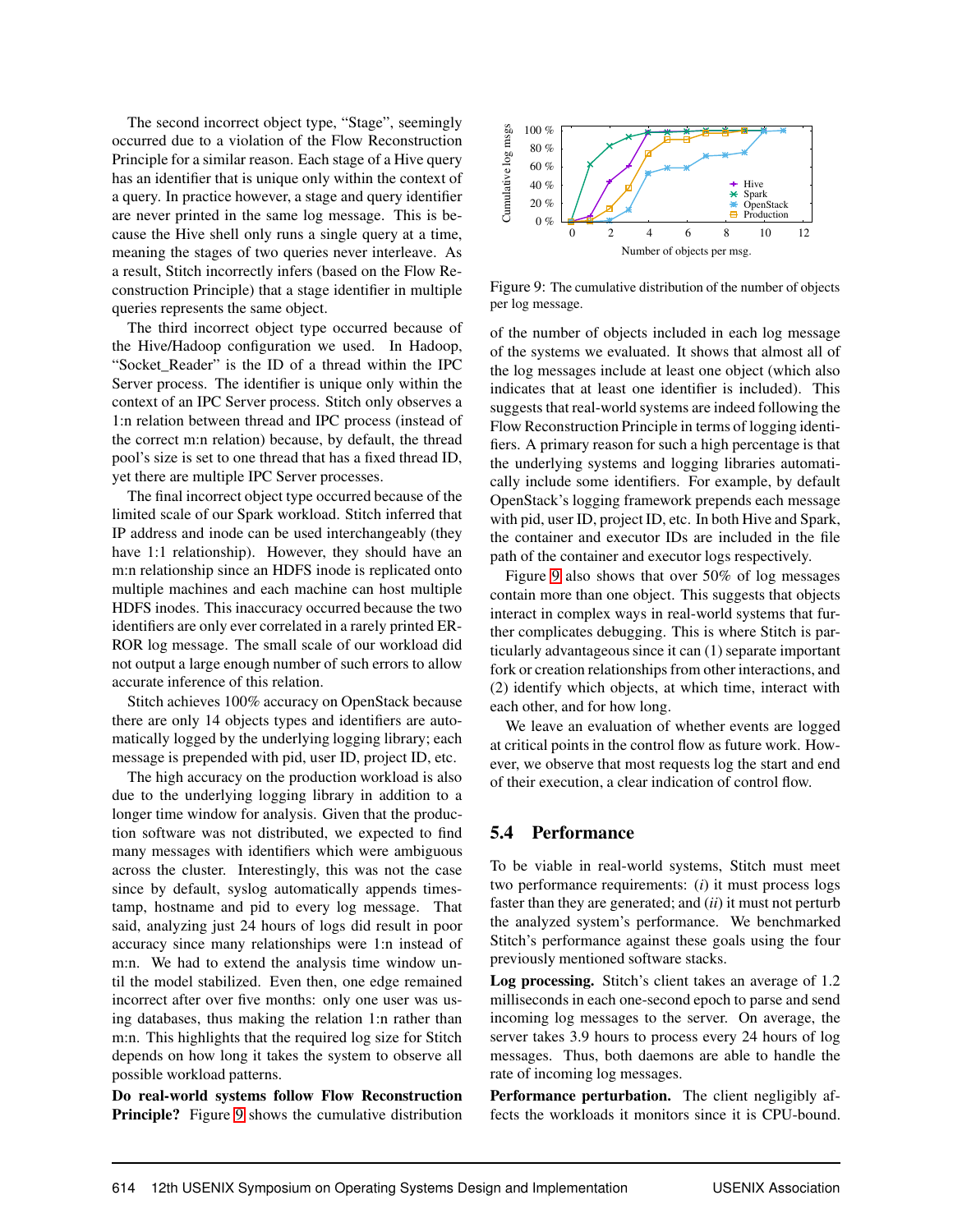Therefore, for I/O-bound jobs like the Hive workload, the client has no effect on execution time. The Spark workload can reach 100% CPU utilisation but this tends to happen in bursts. So again, the client has no effect on execution time. However, Stitch must manage the overhead of transmitting log messages over the network.

On average, Stitch achieves a 15% compression ratio compared to trasferring the complete log files for a workload. We automatically achieve 50% of this since we only need to transmit the identifiers from each log message. The other 35% comes from using Rsyslog's zlib compression on each of our protocol messages.

#### <span id="page-13-1"></span>6 Limitation and Discussion

The efficacy of Stitch fundamentally depends on the quality of the logs. If there are no logs, or the log messages do not contain the right identifiers, then Stitch will not be able to accurately reconstruct the system model it needs. However, in that case, the logging would not even be useful for manual inspection by the developers who wrote the software. Perhaps our biggest (and happy) surprise from this project is the high quality and usefulness of the real-world logs generated by the mature distributed systems we evaluated. Nevertheless, we have also encountered real-world logs that did not contain sufficient information, as for example at one company where we tried to use Stitch (where log quality needs to be improved by enforcing the Flow Reconstruction Principle).

Another limitation of Stitch is that it cannot accurately infer causal dependencies. Instead, it can only identify correlations between objects. According to counterfactual theories of causation [\[19\]](#page-15-17), event B causally depends on event A iff *an event B would not have occurred if event A had not occurred*. For Stitch, a causal dependence between events can be captured by two mechanisms. First, the 1:n relationships between objects can capture an object B that is created by an object A, so that their output events will have a causal dependency. Secondly, the events that are output along the same execution path involving the same object (i.e., a thread) are also captured since Stitch associates these events with that object. However, it is not true that every 1:n edge in Stitch's output captures object creation, or that every two events belonging to the same object have a control-flow dependency. We leave the job of distinguishing whether the correlation is causal or not to Stitch's user.

This limitation presents a fundamental trade-off in our identifier-only design since we ignore static text in log messages. For example, an event involving an operation on file B is causally dependent on an event involving process A if the latter event is "Process A created file B", but not if the event is only "Process A read file B". But this is something Stitch cannot identify. To capture this type of causal dependence, Stitch would need to either understand message semantics using Natural Language Processing or leverage a static analysis approach such as lprof [\[42\]](#page-16-2). [4](#page-13-0)

Stitch's efficacy is also sensitive to the accuracy of extracting object identifiers and their types. In practice, it is trivial for developers or administrators to annotate the type of each identifier and its regular expression. In fact, projects like LogStash [\[23\]](#page-15-12) already provide a database containing hundreds of regular expressions and their corresponding object types for commonly used identifiers.

# 7 Related Work

The fundamental challenge faced by any performance analysis tool for distributed systems is to capture the semantics of the event sequences output by the system. Existing solutions fall into one of three categories: (*i*) instrumenting the target system with predefined event semantics, (*ii*) use of static analysis to infer the system model, or (*iii*) the use of machine learning. We discuss each category in detail below, but note that Stitch does not rely on any of these techniques. Instead, it relies on programmers' intuition in event logging and builds a simple algorithm entirely based on identifiers from unstructured logs.

Intrusive approaches. Most of the existing tools capable of analyzing distributed system performance rely on instrumenting the target system [\[1,](#page-14-0) [2,](#page-14-1) [7,](#page-15-18) [8,](#page-15-19) [9,](#page-15-0) [10,](#page-15-20) [11,](#page-15-1) [13,](#page-15-21) [14,](#page-15-22) [24,](#page-15-2) [26,](#page-15-3) [27,](#page-15-4) [28,](#page-15-23) [32,](#page-16-9) [34\]](#page-16-0). The key benefit afforded by instrumentation is that the semantics of each event is defined by the analysis tool; therefore, the events can be unambiguously interpreted. For example, *ÜberTrace* [\[9\]](#page-15-0) instruments Facebook's system with events that include a unique request ID and a predefined event name. Pivot Tracing [\[24\]](#page-15-2) compiles a user's query into code that gets dynamically patched into the running system to collect tracing events; furthermore, critical identifier information is propagated to the different software components to be included in every event by the tracing code.

Stitch faces a different challenge, namely how to understand unstructured log events without any knowledge of how they are generated. This challenge presents interesting trade-offs between Stitch and the aforementioned intrusive approaches. On the one hand, because the semantics of events can be precisely interpreted, intrusive approaches can conduct more precise analyses. For example, Mystery Machine [\[9\]](#page-15-0) and Pivot Tracing [\[24\]](#page-15-2) can infer the *causal relationship* between events, a limitation

<span id="page-13-0"></span><sup>4</sup>However, it is debatable whether a log message "Process A created file B" really implies a causal relationship between process A and file B as it is possible that file B would have been created by other processes, regardless. Therefore, rigorously inferring causal dependencies between events may not be possible without domain expertise.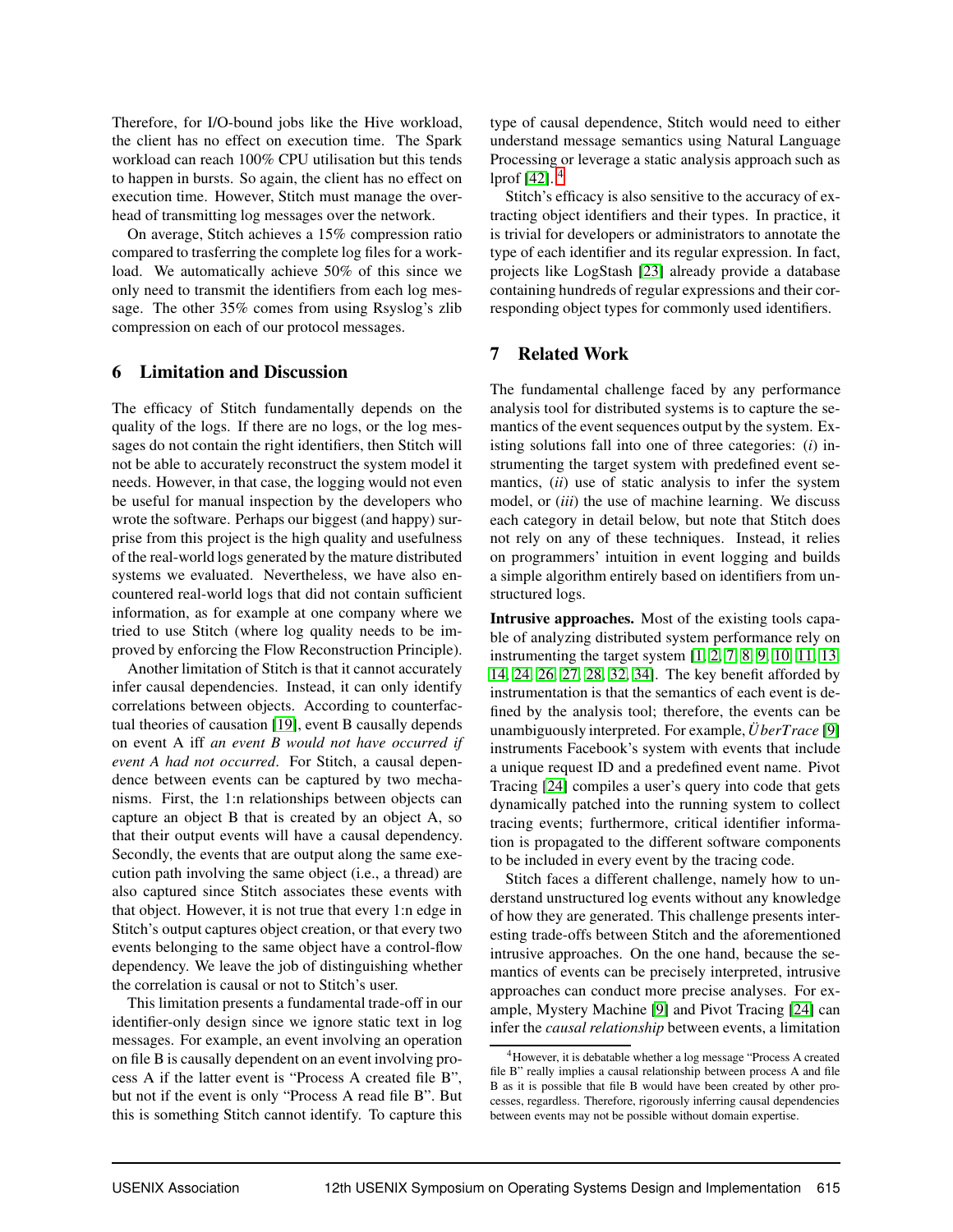of Stitch we discussed in Section [6.](#page-13-1) On the other hand, the necessity of instrumentation imposes significant deployment hurdles. First, instrumentations are often specific to a particular system and cannot be generally applied to another. For example, Pivot Tracing's instrumentation requires dynamically patching code into systemspecific data structures. This challenge is perhaps why, to the best of our knowledge, Stitch is the first system that has been evaluated on heterogeneous systems implemented in different languages. Second, vendors are often reluctant to modify their production systems in the fear that the instrumentations may open up reliability vulnerabilities and add performance overhead. Finally, it simply may not be possible to instrument legacy software or third-party components.

Log analysis guided by static analysis. Tools like lprof [\[42\]](#page-16-2) and SherLog [\[41\]](#page-16-10) are able to analyze a system's source and bytecode to infer how the processing of a request outputs log messages. For example, via control-flow analysis, lprof is able to infer that log messages are causally related if they are on the same execution path; its data-flow analysis can infer which variables are unchanged between two log printing statements, which can be used to group the logs. However, these approaches cannot be used to correlate events across heterogeneous software components because static analysis is limited to a single software component. In addition, static analysis needs to be customized for different languages (lprof only worked on Java bytecode), requires the source for all third-party libraries, and for languages like C and C++ where non-standard dialects are prevalent, it is challenging to even get the static analysis tool to compile the code [\[4\]](#page-15-24).

Log analysis with machine learning. Several tools use machine learning on log files to detect anomalies [\[3,](#page-15-25) [25,](#page-15-5) [38,](#page-16-1) [40\]](#page-16-11). These tools first learn a model from logs output by correct runs, and then apply the model on logs from failure runs. For example, CloudSeer learns an automata model from clean logs that can then be used to detect anomalies [\[40\]](#page-16-11). Xu *et al.,* uses Principal Component Analysis (PCA) to detect unusual patterns in the logs [\[38\]](#page-16-1). Stitch is complementary to these tools: these tools' goals are to detect anomalies, while Stitch's goal is to profile entire systems by analyzing the performance behavior and relationships between every object in the system. Furthermore, the machine learning approaches could be used on Stitch's graphs to identify anomalies.

Log visualization tools. In recent years, most tools in this area (e.g., Splunk [\[36\]](#page-16-6), VMware LogInsight [\[22\]](#page-15-11), Kibana [\[17\]](#page-15-26), etc.) have focused on system statistics and monitoring rather than breaking down the system model like Stitch. However, tools similar to Stitch exist in the area of file systems and web browsers. InProv [\[6\]](#page-15-27) gives the user a top-down view of file system provenance data, allowing them to click through the hierarchy of interactions between processes and files over time. Chrome's Developer Tools allow a user to zoom in to and out of the hierarchy of objects on a web page. InProv, Chrome, and Stitch highlight the importance and usefulness of browsing hierarchy when debugging.

# 8 Concluding Remarks

This paper presented Stitch, the first system capable of reconstructing, in a non-intrusive manner, the end-to-end execution flow of requests being serviced by distributed server stacks. Without any system specific knowledge, Stitch is able to analyze unstructured log output from heterogeneous software components and construct a system model which captures the objects involved, their lifetimes and their hierarchical relationships.

At its core, Stitch is enabled by the observation that programmers follow certain principles so that they can reliably reconstruct the executions a posteriori. These principles, which we collectively refer to as the *Flow Reconstruction Principle*, state that a sufficient number of events need to be logged at critical points in the control path and that each event log output must include a sufficient number of object identifier values to be able to disambiguate the concurrent and homogeneous executions. While these principles may seem straightforward in hindsight, discovering them was challenging and took us over two years to identify and refine.

# Acknowledgements

We greatly appreciate the insightful feedback from the anonymous reviewers and our shepherd, Margo Seltzer. We thank Xiang Ren, Yongle Zhang, David Lion, Serhei Makarov, and Abhishek Rudra for the useful and thought-stimulating discussions. We also thank all of the user study participants for their time spent debugging. The idea that identifiers can be parsed by excluding static text came from a discussion with David Lie. This research is supported by an NSERC Discovery grant, a NetApp Faculty Fellowship, and a Huawei grant.

# <span id="page-14-0"></span>References

- [1] M. K. Aguilera, J. C. Mogul, J. L. Wiener, P. Reynolds, and A. Muthitacharoen. Performance debugging for distributed systems of black boxes. In *Proc. of the 19th ACM Symposium on Operating Systems Principles*, SOSP '03, pages 74–89. ACM, 2003.
- <span id="page-14-1"></span>[2] P. Barham, A. Donnelly, R. Isaacs, and R. Mortier. Using magpie for request extraction and workload modelling. In *Proceedings of the 6th Conference on Symposium on*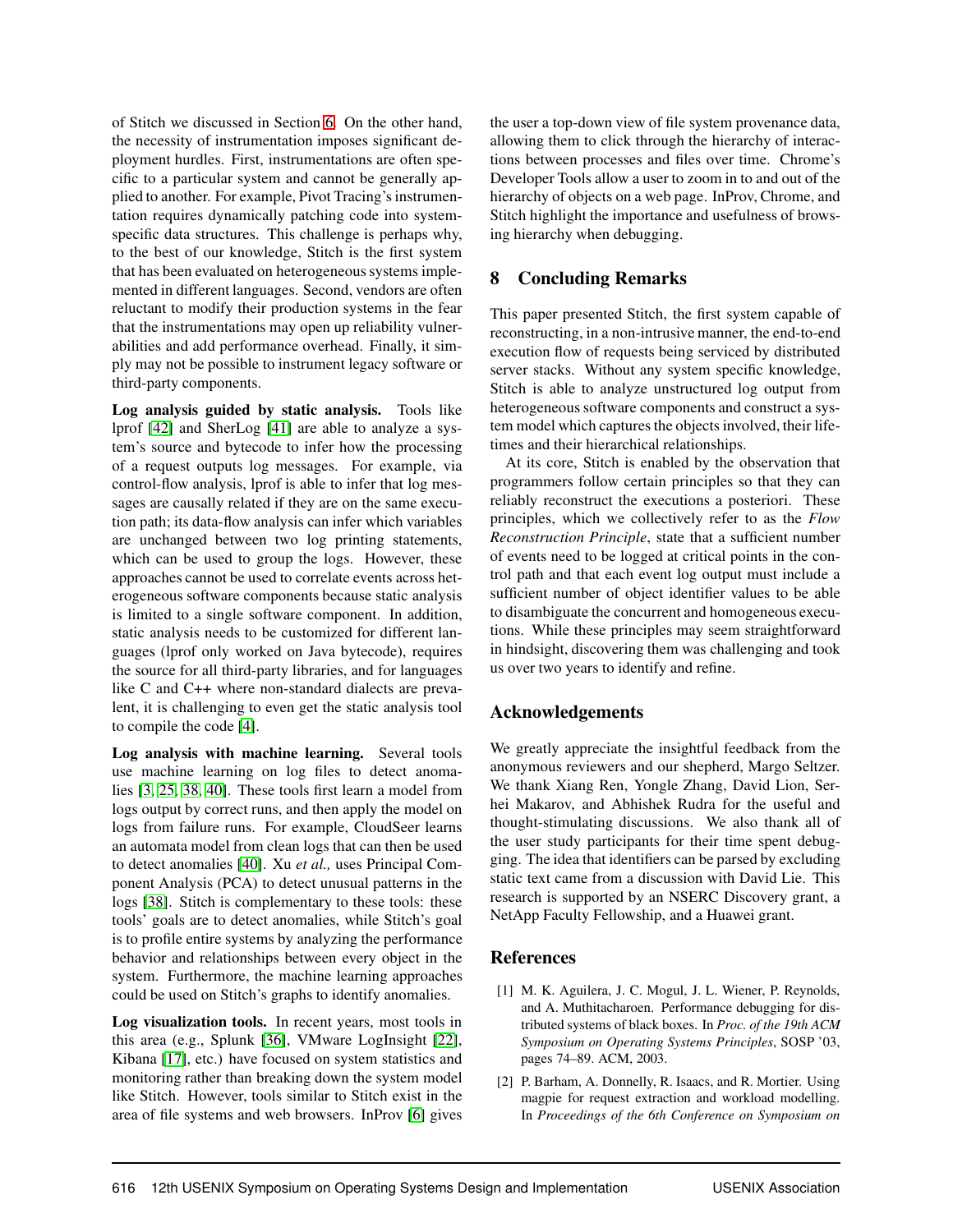*Opearting Systems Design & Implementation*, OSDI '04, pages 259–272. USENIX Association, 2004.

- <span id="page-15-25"></span>[3] I. Beschastnikh, Y. Brun, S. Schneider, M. Sloan, and M. D. Ernst. Leveraging existing instrumentation to automatically infer invariant-constrained models. In *Proceedings of the 19th ACM SIGSOFT Symposium and the 13th European Conference on Foundations of Software Engineering*, ESEC/FSE '11, pages 267–277. ACM, 2011.
- <span id="page-15-24"></span>[4] A. Bessey, K. Block, B. Chelf, A. Chou, B. Fulton, S. Hallem, C. Henri-Gros, A. Kamsky, S. McPeak, and D. Engler. A few billion lines of code later: Using static analysis to find bugs in the real world. *Commun. ACM*, 53(2):66–75, Feb. 2010.
- <span id="page-15-10"></span>[5] Chapter 1. Boost.Log v2 - 1.61.0. [http://www.](http://www.boost.org/doc/libs/1_61_0/libs/log/doc/html/index.html) [boost.org/doc/libs/1\\_61\\_0/libs/log/](http://www.boost.org/doc/libs/1_61_0/libs/log/doc/html/index.html) [doc/html/index.html](http://www.boost.org/doc/libs/1_61_0/libs/log/doc/html/index.html).
- <span id="page-15-27"></span>[6] M. A. Borkin, C. S. Yeh, M. Boyd, P. Macko, K. Z. Gajos, M. Seltzer, and H. Pfister. Evaluation of filesystem provenance visualization tools. *IEEE Transactions on Visualization and Computer Graphics*, 19(12):2476–2485, Dec. 2013.
- <span id="page-15-18"></span>[7] A. Chanda, A. L. Cox, and W. Zwaenepoel. Whodunit: Transactional profiling for multi-tier applications. In *Proceedings of the 2nd ACM SIGOPS/EuroSys European Conference on Computer Systems 2007*, EuroSys '07, pages 17–30. ACM, 2007.
- <span id="page-15-19"></span>[8] M. Y. Chen, E. Kiciman, E. Fratkin, A. Fox, and E. Brewer. Pinpoint: Problem determination in large, dynamic internet services. In *Proceedings of the 2002 International Conference on Dependable Systems and Networks*, DSN '02, pages 595–604. IEEE Computer Society, 2002.
- <span id="page-15-0"></span>[9] M. Chow, D. Meisner, J. Flinn, D. Peek, and T. F. Wenisch. The mystery machine: End-to-end performance analysis of large-scale internet services. In *Proceedings of the 11th USENIX Conference on Operating Systems Design and Implementation*, OSDI '14, pages 217–231. USENIX Association, 2014.
- <span id="page-15-20"></span>[10] C. Curtsinger and E. D. Berger. Coz: Finding code that counts with causal profiling. In *Proceedings of the 25th Symposium on Operating Systems Principles*, SOSP '15, pages 184–197. ACM, 2015.
- <span id="page-15-1"></span>[11] R. Fonseca, G. Porter, R. H. Katz, S. Shenker, and I. Stoica. X-trace: A pervasive network tracing framework. In *Proceedings of the 4th USENIX Conference on Networked Systems Design & Implementation*, NSDI '07, pages 271–284. USENIX Association, 2007.
- <span id="page-15-16"></span>[12] A. Ghazal, T. Rabl, M. Hu, F. Raab, M. Poess, A. Crolotte, and H.-A. Jacobsen. Bigbench: Towards an industry standard benchmark for big data analytics. In *Proceedings of the 2013 ACM SIGMOD International Conference on Management of Data*, SIG-MOD '13, pages 1197–1208. ACM, 2013.
- <span id="page-15-21"></span>[13] S. L. Graham, P. B. Kessler, and M. K. Mckusick. Gprof: A call graph execution profiler. In *Proceedings of the 1982 SIGPLAN Symposium on Compiler Construction*, SIGPLAN '82, pages 120–126. ACM, 1982.
- <span id="page-15-22"></span>[14] Z. Guo, D. Zhou, H. Lin, M. Yang, F. Long, C. Deng, C. Liu, and L. Zhou. G2: A graph processing system for diagnosing distributed systems. In *Proceedings of the 2011 USENIX Conference on USENIX Annual Technical Conference*, USENIX ATC '11, pages 299–312. USENIX Association, 2011.
- <span id="page-15-15"></span>[15] S. Huang, J. Huang, J. Dai, T. Xie, and B. Huang. The HiBench benchmark suite: Characterization of the MapReduce-based data analysis. In *26th International Conference on Data Engineering Workshops*, ICDEW '10, pages 41–51. IEEE Computer Society, 2010.
- <span id="page-15-8"></span>[16] java.util.logging (Java Platform SE 8). [https://](https://docs.oracle.com/javase/8/docs/api/java/util/logging/package-summary.html) [docs.oracle.com/javase/8/docs/api/](https://docs.oracle.com/javase/8/docs/api/java/util/logging/package-summary.html) [java/util/logging/package-summary.](https://docs.oracle.com/javase/8/docs/api/java/util/logging/package-summary.html) [html](https://docs.oracle.com/javase/8/docs/api/java/util/logging/package-summary.html).
- <span id="page-15-26"></span><span id="page-15-13"></span>[17] Kibana: Explore, visualize, discover data. [https://](https://www.elastic.co/products/kibana) [www.elastic.co/products/kibana](https://www.elastic.co/products/kibana).
- [18] P. Leach, M. Mealling, and R. Salz. A Universally Unique IDentifier (UUID) URN Namespace. RFC 4122, July 2005.
- <span id="page-15-17"></span><span id="page-15-9"></span>[19] D. L. Lewis. *Counterfactuals*. Blackwell Publishers, 1973.
- [20] Log for C++ Project. [http://log4cpp.](http://log4cpp.sourceforge.net/) [sourceforge.net/](http://log4cpp.sourceforge.net/).
- <span id="page-15-6"></span>[21] Log4j - Log4j 2 Guide - Apache Log4j 2. [http://](http://logging.apache.org/log4j/2.x/) [logging.apache.org/log4j/2.x/](http://logging.apache.org/log4j/2.x/).
- <span id="page-15-11"></span>[22] VMware vCenter Log Insight: Log management and analytics. [http://www.vmware.com/ca/en/](http://www.vmware.com/ca/en/products/vcenter-log-insight) [products/vcenter-log-insight](http://www.vmware.com/ca/en/products/vcenter-log-insight).
- <span id="page-15-12"></span><span id="page-15-2"></span>[23] Logstash – normalizing varying schema. [https://](https://www.elastic.co/products/logstash) [www.elastic.co/products/logstash](https://www.elastic.co/products/logstash).
- [24] J. Mace, R. Roelke, and R. Fonseca. Pivot tracing: Dynamic causal monitoring for distributed systems. In *Proceedings of the 25th Symposium on Operating Systems Principles*, SOSP '15, pages 378–393. ACM, 2015.
- <span id="page-15-5"></span>[25] K. Nagaraj, C. Killian, and J. Neville. Structured comparative analysis of systems logs to diagnose performance problems. In *Proceedings of the 9th USENIX Conference on Networked Systems Design and Implementation*, NSDI '12, pages 353–366. USENIX Association, 2012.
- <span id="page-15-3"></span>[26] Nagios: the industry standard in IT infrastructure monitoring. <http://www.nagios.org/>.
- <span id="page-15-4"></span>[27] NewRelic: Application performance management and monitoring. <http://newrelic.com/>.
- <span id="page-15-23"></span>[28] OProf - A system profiler for Linux. [http://](http://oprofile.sourceforge.net/) [oprofile.sourceforge.net/](http://oprofile.sourceforge.net/).
- <span id="page-15-14"></span>[29] Poor HDFS performances: Slow BlockReceiver write packet to mirror. [http://stackoverflow.com/](http://stackoverflow.com/questions/27984331) [questions/27984331](http://stackoverflow.com/questions/27984331).
- <span id="page-15-7"></span>[30] Section 15.7 logging - Logging facility for Python - Python 2.7.12 documentation. [https://docs.](https://docs.python.org/2/library/logging.html) [python.org/2/library/logging.html](https://docs.python.org/2/library/logging.html).